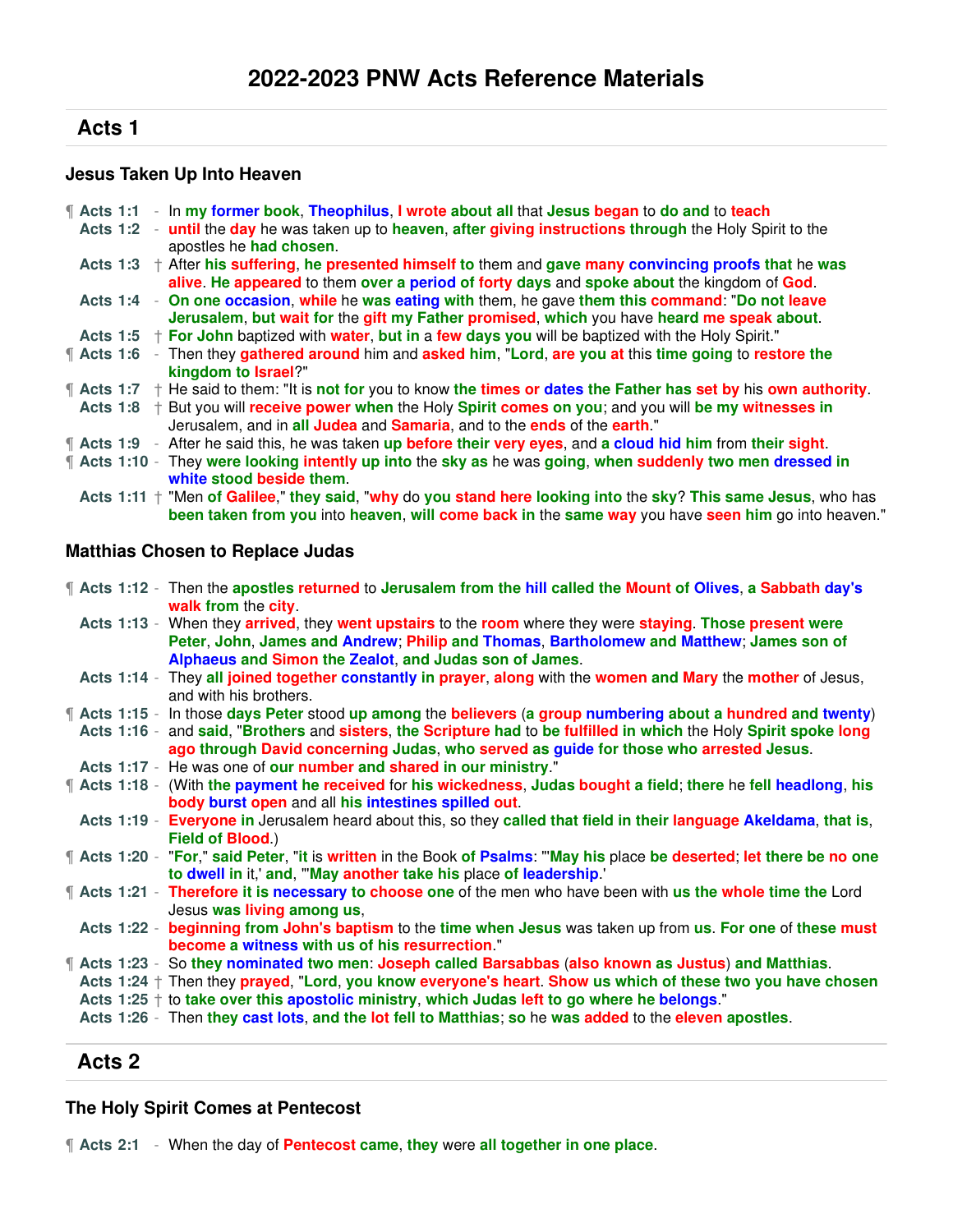| Acts 2:2 - Suddenly a sound like the blowing of a violent wind came from heaven and filled the whole house<br>where they were sitting.   |
|------------------------------------------------------------------------------------------------------------------------------------------|
| Acts 2:3 - They saw what seemed to be tongues of fire that separated and came to rest on each of them.                                   |
| Acts 2:4 $+$ All of them were filled with the Holy Spirit and began to speak in other tongues as the Spirit enabled<br>them.             |
| <b>f</b> Acts 2:5 - Now there were staying in Jerusalem God-fearing Jews from every nation under heaven.                                 |
| Acts 2:6 - When they heard this sound, a crowd came together in bewilderment, because each one heard their<br>own language being spoken. |
| Acts 2:7 - Utterly amazed, they asked: "Aren't all these who are speaking Galileans?                                                     |
| Acts 2:8 - Then how is it that each of us hears them in our native language?                                                             |
| Acts 2:9 - Parthians, Medes and Elamites; residents of Mesopotamia, Judea and Cappadocia, Pontus and<br><b>Asia</b>                      |
| Acts 2:10 - Phrygia and Pamphylia, Egypt and the parts of Libya near Cyrene; visitors from Rome                                          |
| Acts 2:11 - (both Jews and converts to Judaism); Cretans and Arabs--we hear them declaring the wonders of<br>God in our own tongues!"    |
| Acts 2:12 - Amazed and perplexed, they asked one another, "What does this mean?"                                                         |
| " Acts 2:13 - Some, however, made fun of them and said, "They have had too much wine."                                                   |
| Batan Adduction the Overrid                                                                                                              |

#### **Peter Addresses the Crowd**

|  | <b>If Acts 2:14 - Then Peter stood up with the Eleven, raised his voice and addressed the crowd: "Fellow Jews and all</b><br>of you who live in Jerusalem, let me explain this to you; listen carefully to what I say. |
|--|------------------------------------------------------------------------------------------------------------------------------------------------------------------------------------------------------------------------|
|  | Acts 2:15 - These people are not drunk, as you suppose. It's only nine in the morning!                                                                                                                                 |
|  | Acts 2:16 - No, this is what was spoken by the prophet Joel:                                                                                                                                                           |
|  | ¶ Acts 2:17 † "In the last days, God says, I will pour out my Spirit on all people. Your sons and daughters will                                                                                                       |
|  | prophesy, your young men will see visions, your old men will dream dreams.                                                                                                                                             |
|  | Acts 2:18 - Even on my servants, both men and women, I will pour out my Spirit in those days, and they will                                                                                                            |
|  | prophesy.                                                                                                                                                                                                              |
|  | Acts $2:19 + 1$ will show wonders in the heavens above and signs on the earth below, blood and fire and billows                                                                                                        |
|  | of smoke.                                                                                                                                                                                                              |
|  | Acts $2:20 +$ The sun will be turned to darkness and the moon to blood before the coming of the great and                                                                                                              |
|  | glorious day of the Lord.<br>Acts 2:21 $+$ And everyone who calls on the name of the Lord will be saved.'                                                                                                              |
|  |                                                                                                                                                                                                                        |
|  | ¶ Acts 2:22 † "Fellow Israelites, listen to this: Jesus of Nazareth was a man accredited by God to you by miracles,<br>wonders and signs, which God did among you through him, as you yourselves know.                 |
|  | Acts $2:23 +$ This man was handed over to you by God's deliberate plan and foreknowledge; and you, with the                                                                                                            |
|  | help of wicked men, put him to death by nailing him to the cross.                                                                                                                                                      |
|  | Acts 2:24 - But God raised him from the dead, freeing him from the agony of death, because it was impossible for                                                                                                       |
|  | death to keep its hold on him.                                                                                                                                                                                         |
|  | Acts 2:25 + David said about him: "I saw the Lord always before me. Because he is at my right hand, I will not be                                                                                                      |
|  | shaken                                                                                                                                                                                                                 |
|  | Acts $2:26$ $\dagger$ Therefore my heart is glad and my tongue rejoices; my body also will rest in hope,                                                                                                               |
|  |                                                                                                                                                                                                                        |
|  |                                                                                                                                                                                                                        |
|  | Acts 2:27 - because you will not abandon me to the realm of the dead, you will not let your holy one see decay.                                                                                                        |
|  | Acts 2:28 + You have made known to me the paths of life; you will fill me with joy in your presence.                                                                                                                   |
|  | <b>f</b> Acts 2:29 - "Fellow Israelites, I can tell you confidently that the patriarch David died and was buried, and his                                                                                              |
|  | tomb is here to this day.<br>Acts 2:30 - But he was a prophet and knew that God had promised him on oath that he would place one of his                                                                                |
|  | descendants on his throne.                                                                                                                                                                                             |
|  | Acts 2:31 - Seeing what was to come, he spoke of the resurrection of the Messiah, that he was not abandoned to                                                                                                         |
|  | the realm of the <b>dead</b> , nor did his body see decay.                                                                                                                                                             |
|  | Acts $2:32 +$ God has raised this Jesus to life, and we are all witnesses of it.                                                                                                                                       |
|  | Acts 2:33 + Exalted to the right hand of God, he has received from the Father the promised Holy Spirit and has                                                                                                         |
|  | poured out what you now see and hear.                                                                                                                                                                                  |
|  | Acts 2:34 - For David did not ascend to heaven, and yet he said, "The Lord said to my Lord: "Sit at my right hand                                                                                                      |
|  | Acts 2:35 - until I make your enemies a footstool for your feet."                                                                                                                                                      |
|  | Acts 2:36 + "Therefore let all Israel be assured of this: God has made this Jesus, whom you crucified, both Lord                                                                                                       |
|  | and Messiah."                                                                                                                                                                                                          |
|  | <b>f</b> Acts 2:37 - When the <b>people heard</b> this, they were cut to the heart and said to Peter and the other apostles,                                                                                           |
|  | "Brothers, what shall we do?"                                                                                                                                                                                          |
|  | Therefore 2:38 + Peter replied, "Repent and be baptized, every one of you, in the name of Jesus Christ for the<br>forgiveness of your sins. And you will receive the gift of the Holy Spirit.                          |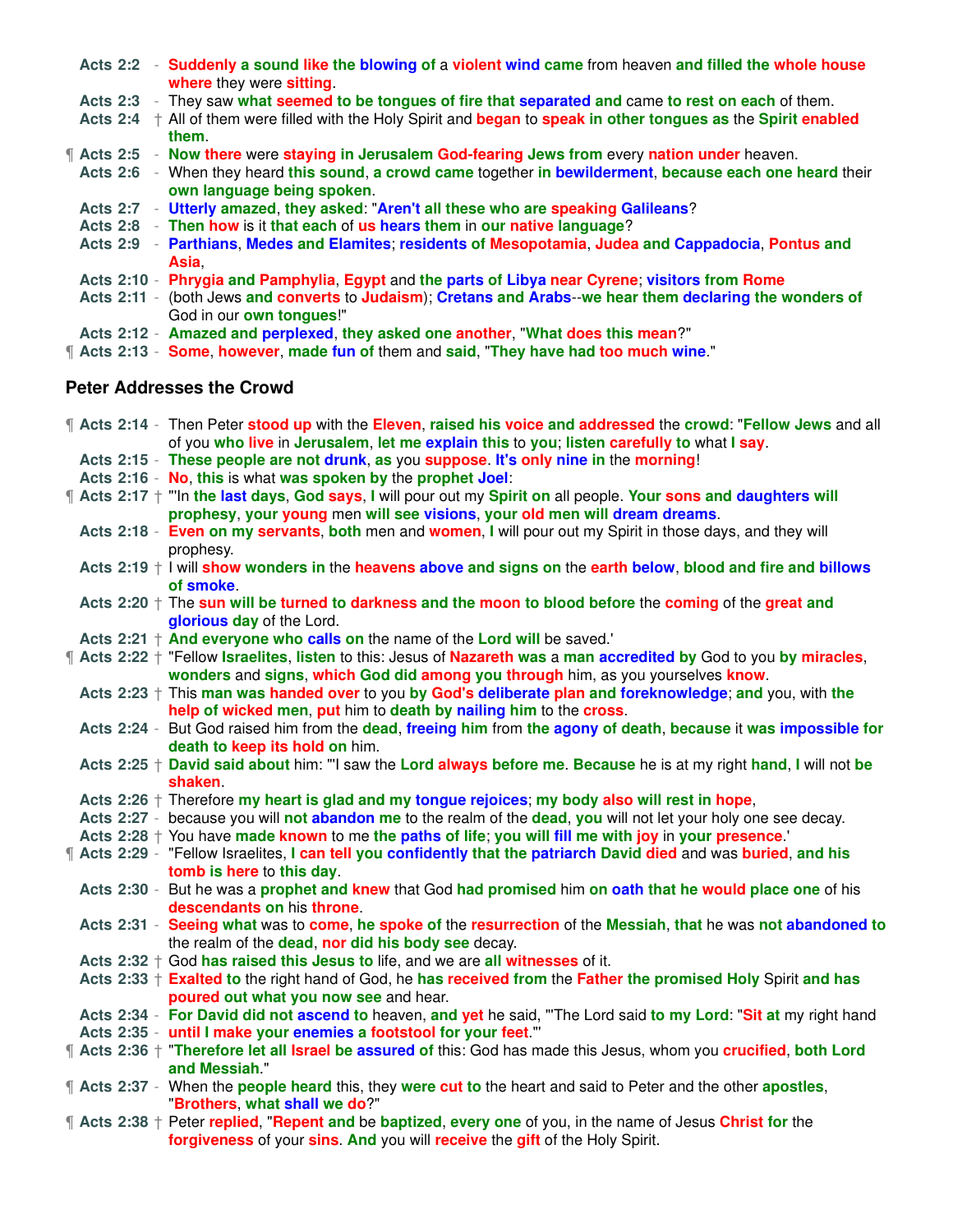**Acts 2:39** † **The promise is for** you and **your children and** for all who **are far off**--**for all whom** the **Lord our God will call**."

- ¶ **Acts 2:40 With many other words he warned them**; and **he pleaded with them**, "**Save yourselves from this corrupt generation**."
- **Acts 2:41** Those **who accepted his message were** baptized, and about **three thousand were** added to their **number that** day.

#### **The Fellowship of the Believers**

- ¶ **Acts 2:42 They devoted themselves to** the apostles' **teaching** and **to fellowship**, **to the breaking of bread** and to **prayer**.
	- **Acts 2:43** † **Everyone was** filled **with awe at the many wonders** and **signs performed by** the apostles.
	- **Acts 2:44** All the **believers were together** and **had everything in common**.
	- **Acts 2:45** They **sold property and possessions to give to anyone** who had **need**.
	- **Acts 2:46** † Every **day they continued** to **meet** together in the **temple courts**. **They broke bread in their homes and ate together with glad and sincere hearts**,
	- **Acts 2:47** † **praising** God **and enjoying the favor of** all the people. And the **Lord added** to their **number daily those** who were **being saved**.

### **Acts 3**

#### **Peter Heals a Lame Beggar**

| $\P$ Acts 3:1   |  | - One day Peter and John were going up to the temple at the time of prayer--at three in the afternoon.<br>Acts 3:2 - Now a man who was lame from birth was being carried to the temple gate called Beautiful, where he<br>was put every day to beg from those going into the temple courts. |
|-----------------|--|---------------------------------------------------------------------------------------------------------------------------------------------------------------------------------------------------------------------------------------------------------------------------------------------|
|                 |  | Acts 3:3 - When he saw Peter and John about to enter, he asked them for money.                                                                                                                                                                                                              |
| Acts $3:4$      |  | - Peter looked straight at him, as did John. Then Peter said, "Look at us!"                                                                                                                                                                                                                 |
| <b>Acts 3:5</b> |  | - So the man gave them his attention, expecting to get something from them.                                                                                                                                                                                                                 |
|                 |  | <b>f</b> Acts 3:6 † Then Peter said, "Silver or gold I do not have, but what I do have I give you. In the name of Jesus<br><b>Christ of Nazareth, walk."</b>                                                                                                                                |
|                 |  | Acts 3:7 - Taking him by the right hand, he helped him up, and instantly the man's feet and ankles became<br>strona.                                                                                                                                                                        |
|                 |  | Acts 3:8 - He jumped to his feet and began to walk. Then he went with them into the temple courts, walking and<br>jumping, and praising God.                                                                                                                                                |
|                 |  | Acts 3:9 - When all the people saw him walking and praising God,                                                                                                                                                                                                                            |
|                 |  | Acts 3:10 - they recognized him as the same man who used to sit begging at the temple gate called Beautiful,<br>and they were filled with wonder and amazement at what had happened to him.                                                                                                 |

#### **Peter Speaks to the Onlookers**

- ¶ **Acts 3:11 While** the **man held on** to Peter and **John**, **all** the people were **astonished** and **came running to** them in the **place called Solomon's Colonnade**.
- **Acts 3:12** When **Peter saw** this, he said to **them**: "**Fellow Israelites**, **why does this surprise you**? **Why** do **you stare at** us as **if by our own power or godliness we** had made this **man walk**?
- **Acts 3:13** † The God of Abraham, **Isaac** and **Jacob**, **the** God of **our fathers**, **has glorified his** servant **Jesus**. **You handed him over** to **be killed**, and you **disowned him before Pilate**, **though** he had **decided to let** him **go**.
- **Acts 3:14** You **disowned the** Holy **and Righteous** One and asked that **a murderer be released to** you.
- **Acts 3:15** You killed **the author of life**, **but** God raised him from the **dead**. **We** are **witnesses** of this.
- **Acts 3:16** † By faith in the name of **Jesus**, **this man whom** you see **and know was made strong**. **It** is Jesus' name and the **faith that comes through** him **that has completely healed him**, as you **can all see**.
- ¶ **Acts 3:17** "**Now**, **fellow** Israelites, I know that **you acted in ignorance**, **as did your leaders**.
- **Acts 3:18 But this is how God fulfilled what** he **had foretold through all** the **prophets**, **saying** that **his Messiah would suffer**.
- **Acts 3:19** † **Repent**, **then**, **and turn** to God, so **that your sins may be wiped out**, **that times of refreshing may come** from the Lord,
- **Acts 3:20** † and that he **may send the Messiah**, **who** has **been appointed** for **you**--**even Jesus**.
- **Acts 3:21 Heaven must receive him until** the **time comes for** God to **restore everything**, **as** he **promised long ago** through **his holy prophets**.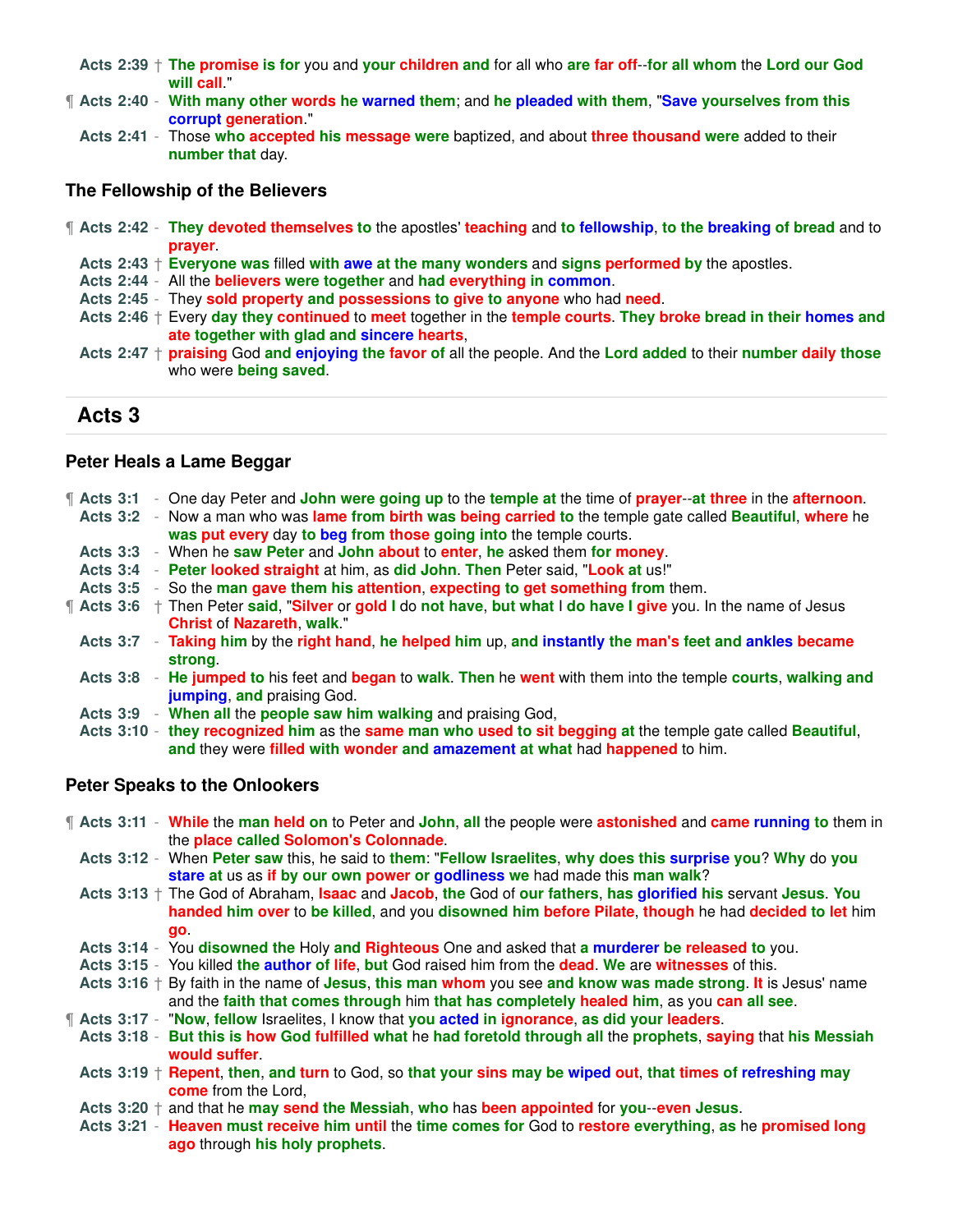**Acts 3:22** † **For Moses said**, 'The **Lord your** God will **raise** up for you a **prophet like me** from **among your** own **people**; **you must listen** to everything **he tells you**.

**Acts 3:23** † **Anyone** who does **not listen** to **him will be completely cut off from their people**.'

¶ **Acts 3:24** - "**Indeed**, **beginning with Samuel**, **all** the **prophets who have spoken have foretold these days**. **Acts 3:25** † And you **are heirs of** the prophets and of the **covenant God made with** your **fathers**. **He** said to

**Abraham**, '**Through your offspring all peoples on earth will be blessed**.' **Acts 3:26** † **When God raised up** his **servant**, **he sent him first to** you **to bless you by turning each** of you from **your wicked ways**."

### **Acts 4**

#### **Peter and John Before the Sanhedrin**

|  |  | If Acts 4:1 - The priests and the captain of the temple guard and the Sadducees came up to Peter and John while<br>they were speaking to the people.                                           |
|--|--|------------------------------------------------------------------------------------------------------------------------------------------------------------------------------------------------|
|  |  | Acts 4:2 - They were greatly disturbed because the apostles were teaching the people, proclaiming in Jesus the<br>resurrection of the dead.                                                    |
|  |  | Acts 4:3 - They seized Peter and John and, because it was evening, they put them in jail until the next day.                                                                                   |
|  |  | Acts 4:4 - But many who heard the message believed; so the number of men who believed grew to about five<br>thousand                                                                           |
|  |  | <b>f</b> Acts 4:5 - The next day the rulers, the elders and the teachers of the law met in Jerusalem.                                                                                          |
|  |  | Acts 4:6 - Annas the high priest was there, and so were Caiaphas, John, Alexander and others of the high<br>priest's family.                                                                   |
|  |  | Acts 4:7 - They had Peter and John brought before them and began to question them: "By what power or what<br>name did you do this?"                                                            |
|  |  | <b>f</b> Acts 4:8 - Then Peter, filled with the Holy Spirit, said to them: "Rulers and elders of the people!                                                                                   |
|  |  | Acts 4:9 - If we are being called to account today for an act of kindness shown to a man who was lame and are                                                                                  |
|  |  | being asked how he was healed,                                                                                                                                                                 |
|  |  | Acts $4:10 +$ then know this, you and all the people of Israel: It is by the name of Jesus Christ of Nazareth, whom                                                                            |
|  |  | you crucified but whom God raised from the dead, that this man stands before you healed.                                                                                                       |
|  |  | Acts 4:11 - Jesus is "the stone you builders rejected, which has become the cornerstone."                                                                                                      |
|  |  | ¶ Acts 4:12 † Salvation is found in no one else, for there is no other name under heaven given to mankind by<br>which we must be saved."                                                       |
|  |  | [ Acts 4:13 - When they saw the courage of Peter and John and realized that they were unschooled, ordinary men,<br>they were astonished and they took note that these men had been with Jesus. |
|  |  | Acts 4:14 - But since they could see the man who had been healed standing there with them, there was nothing<br>they could say.                                                                |
|  |  | Acts 4:15 - So they ordered them to withdraw from the Sanhedrin and then conferred together.                                                                                                   |
|  |  | Acts 4:16 - "What are we going to do with these men?" they asked. "Everyone living in Jerusalem knows they<br>have performed a notable sign, and we cannot deny it.                            |
|  |  | Acts 4:17 - But to stop this thing from spreading any further among the people, we must warn them to speak no<br>longer to anyone in this name."                                               |
|  |  | <b>f</b> Acts 4:18 - Then they called them in again and commanded them not to speak or teach at all in the name of Jesus.                                                                      |
|  |  | Acts 4:19 + But Peter and John replied, "Which is right in God's eyes: to listen to you, or to him? You be the<br>judges!                                                                      |
|  |  | Acts $4:20 + As$ for us, we cannot help speaking about what we have seen and heard."                                                                                                           |
|  |  | ¶ Acts 4:21 - After further threats they let them go. They could not decide how to punish them, because all the<br>people were praising God for what had happened.                             |
|  |  | Acts 4:22 - For the man who was miraculously healed was over forty years old.                                                                                                                  |
|  |  |                                                                                                                                                                                                |

#### **The Believers Pray**

¶ **Acts 4:23** - **On their release**, **Peter** and **John went back** to their own people and **reported** all that the **chief** priests and the **elders had** said to them.

- **Acts 4:24** When they heard this, **they raised their voices together** in **prayer to God**. "**Sovereign Lord**," **they** said, "you **made** the **heavens** and the earth and the **sea**, and everything in them.
- **Acts 4:25** † **You spoke by** the Holy **Spirit through the mouth of your servant**, **our father David**: "'**Why do the nations rage and the peoples plot in vain**?
- **Acts 4:26** † **The kings of** the **earth rise up** and the **rulers band together against** the Lord and **against his anointed one**.'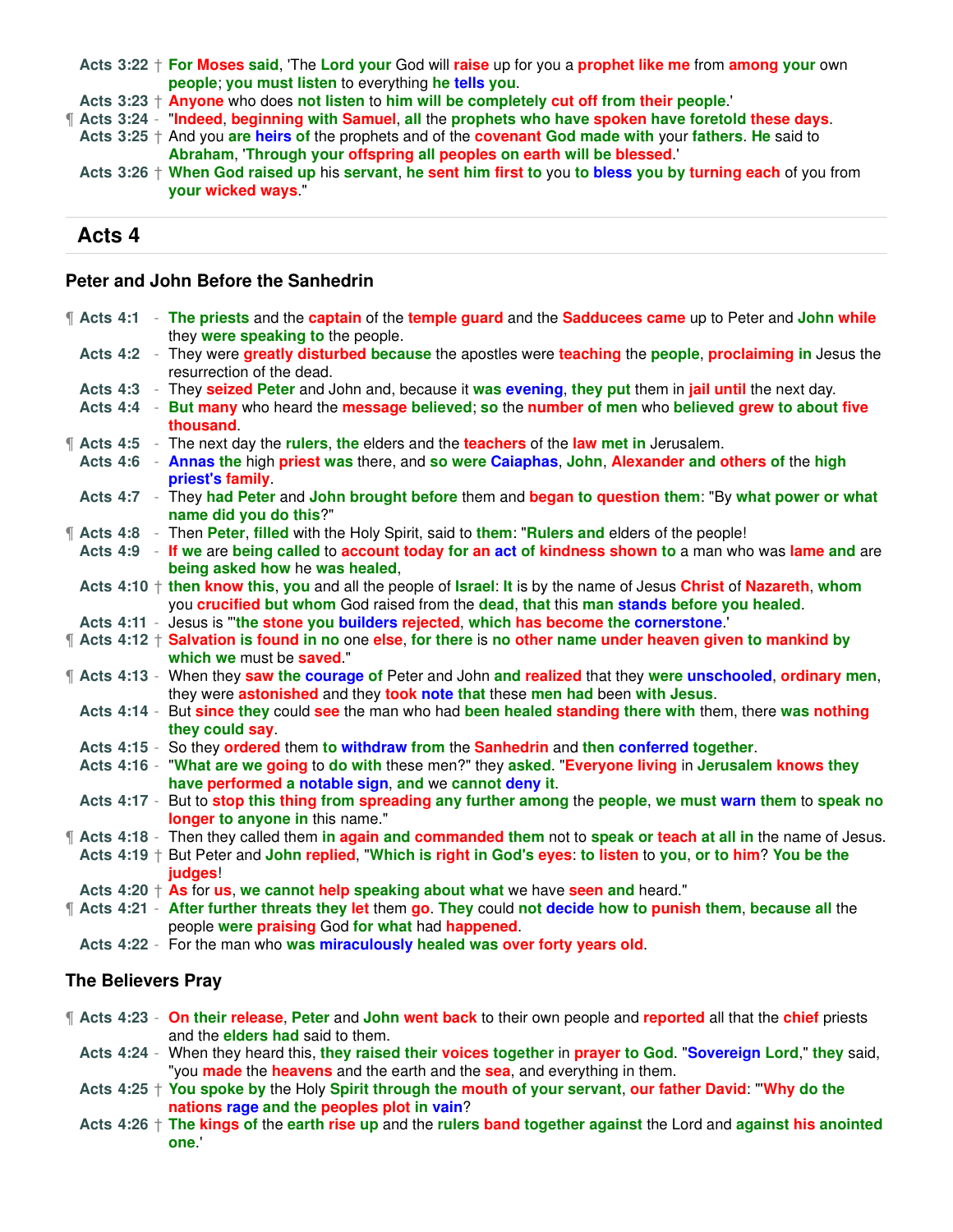- ¶ **Acts 4:27 Indeed Herod and Pontius Pilate met together** with the **Gentiles** and the people of **Israel in** this **city to conspire against your** holy servant Jesus, whom **you anointed**.
	- **Acts 4:28** They **did what your power** and **will had decided beforehand should happen**.
	- **Acts 4:29** † **Now**, **Lord**, **consider their threats and enable your servants to speak your word with great boldness**.
	- **Acts 4:30** † **Stretch out your hand to heal and perform signs** and **wonders through** the name of your holy servant Jesus."
- ¶ **Acts 4:31** † After they **prayed**, **the place where** they were **meeting was shaken**. **And** they were **all filled** with the Holy Spirit and spoke the word of **God boldly**.

#### **The Believers Share Their Possessions**

- ¶ **Acts 4:32** † All the **believers were one in heart and mind**. **No one claimed that any** of **their possessions was their own**, **but they shared everything they** had.
- **Acts 4:33** With great **power the apostles continued** to **testify to** the resurrection of the Lord Jesus. **And God's grace was so powerfully at work in** them all
- **Acts 4:34** † that there **were no needy persons among** them. **For from time to time those who owned land or houses sold them**, **brought** the **money from the sales**
- **Acts 4:35** † and put it at the apostles' feet, and it **was distributed to** anyone who had **need**.
- ¶ **Acts 4:36 Joseph**, **a Levite from Cyprus**, **whom** the **apostles called Barnabas** (**which means** "**son** of **encouragement**"),
- **Acts 4:37** sold a **field he owned and** brought the **money and** put it at the apostles' feet.

#### **Acts 5**

#### **Ananias and Sapphira**

|  |  | <b>f</b> Acts 5:1 - Now a man named Ananias, together with his wife Sapphira, also sold a piece of property.                |
|--|--|-----------------------------------------------------------------------------------------------------------------------------|
|  |  | Acts 5:2 - With his wife's full knowledge he kept back part of the money for himself, but brought the rest and              |
|  |  | put it at the apostles' feet.                                                                                               |
|  |  | <b>f</b> Acts 5:3 - Then Peter said, "Ananias, how is it that Satan has so filled your heart that you have lied to the Holy |
|  |  | Spirit and have kept for yourself some of the money you received for the land?                                              |
|  |  | Acts 5:4 - Didn't it belong to you before it was sold? And after it was sold, wasn't the money at your disposal?            |
|  |  | What made you think of doing such a thing? You have not lied just to human beings but to God."                              |
|  |  | <b>f</b> Acts 5:5 - When Ananias heard this, he fell down and died. And great fear seized all who heard what had            |
|  |  | happened.                                                                                                                   |
|  |  | Acts 5:6 - Then some young men came forward, wrapped up his body, and carried him out and buried him.                       |
|  |  | <b>f</b> Acts 5:7 - About three hours later his wife came in, not knowing what had happened.                                |
|  |  | Acts 5:8 - Peter asked her, "Tell me, is this the price you and Ananias got for the land?" "Yes," she said, "that is        |
|  |  | the <b>price</b> ."                                                                                                         |
|  |  | <b>f</b> Acts 5:9 - Peter said to her, "How could you conspire to test the Spirit of the Lord? Listen! The feet of the men  |
|  |  | who buried your husband are at the door, and they will carry you out also."                                                 |
|  |  | <b>f</b> Acts 5:10 - At that moment she fell down at his feet and died. Then the young men came in and, finding her dead,   |
|  |  | carried her out and buried her beside her husband.                                                                          |
|  |  | Acts 5:11 - Great fear seized the whole church and all who heard about these events.                                        |

#### **The Apostles Heal Many**

- ¶ **Acts 5:12** The **apostles performed many signs** and **wonders among** the people. And all the **believers used** to **meet** together **in Solomon's Colonnade**.
	- **Acts 5:13** No one **else dared join them**, **even though** they **were highly regarded by** the people.
	- **Acts 5:14 Nevertheless**, **more** and **more men** and **women believed** in the Lord and were **added** to their **number**.
	- **Acts 5:15** As a **result**, **people brought** the **sick into the streets and laid them on beds and mats so that at least Peter's shadow might fall on some** of them as **he passed** by.
	- **Acts 5:16** † **Crowds gathered also from** the **towns around Jerusalem**, **bringing their sick and those tormented by impure spirits**, **and** all of them were **healed**.

#### **The Apostles Persecuted**

¶ **Acts 5:17** - Then the high priest and all his **associates**, **who were members** of the **party** of the **Sadducees**, **were** filled with **jealousy**.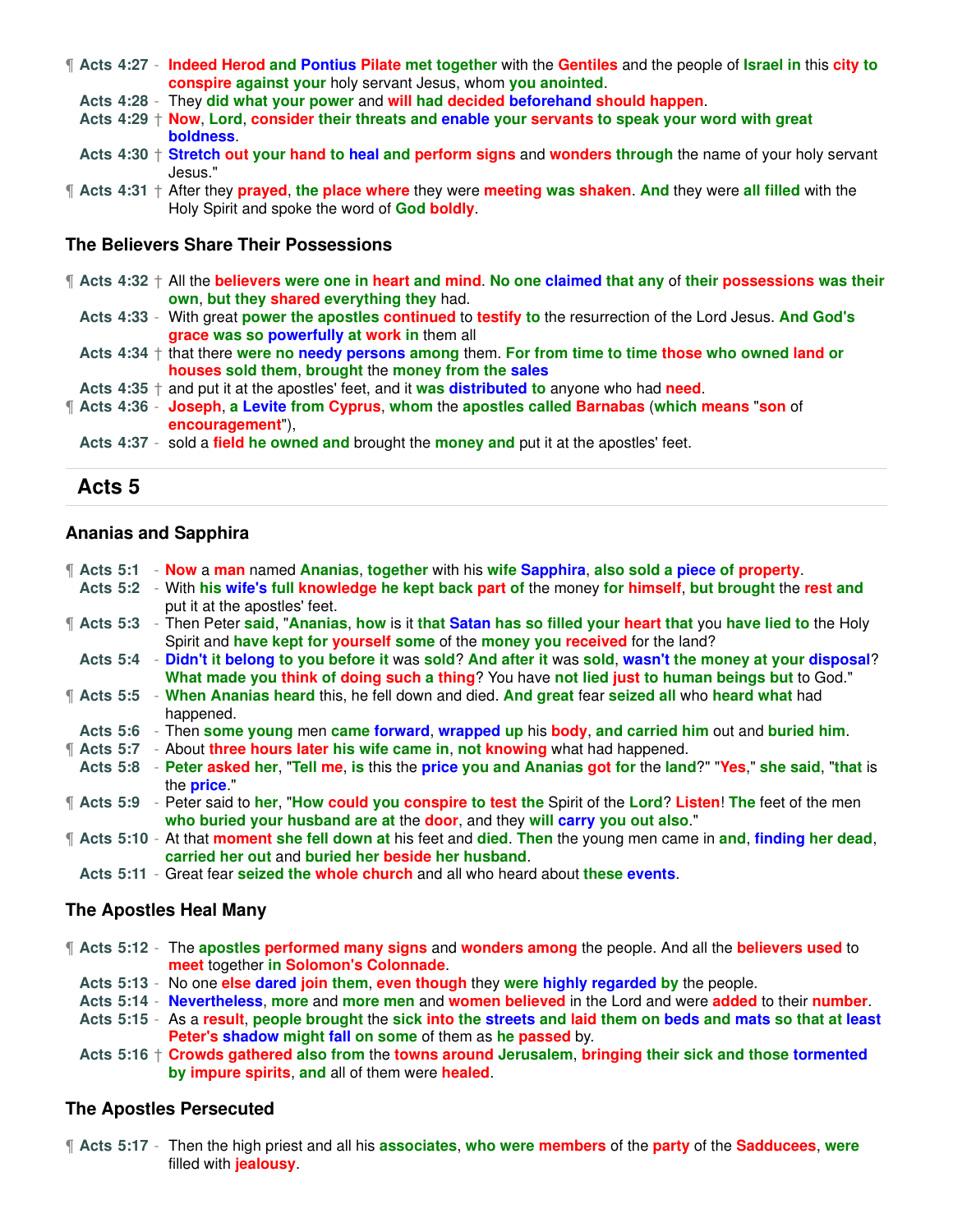|  | Acts 5:18 - They arrested the apostles and put them in the public jail.                                                                                                                         |
|--|-------------------------------------------------------------------------------------------------------------------------------------------------------------------------------------------------|
|  | Acts 5:19 - But during the night an angel of the Lord opened the doors of the jail and brought them out.                                                                                        |
|  | Acts 5:20 + "Go, stand in the temple courts," he said, "and tell the people all about this new life."                                                                                           |
|  | 1 Acts 5:21 - At daybreak they entered the temple courts, as they had been told, and began to teach the people.                                                                                 |
|  | When the high priest and his associates arrived, they called together the Sanhedrin--the full assembly                                                                                          |
|  | of the elders of Israel--and sent to the jail for the apostles.                                                                                                                                 |
|  | Acts 5:22 - But on arriving at the jail, the officers did not find them there. So they went back and reported,                                                                                  |
|  | Acts 5:23 - "We found the jail securely locked, with the guards standing at the doors; but when we opened                                                                                       |
|  | them, we found no one inside."                                                                                                                                                                  |
|  | Acts 5:24 - On hearing this report, the captain of the temple guard and the chief priests were at a loss,                                                                                       |
|  | wondering what this might lead to.                                                                                                                                                              |
|  | <b>f</b> Acts 5:25 <sup>+</sup> Then someone came and said, "Look! The men you put in jail are standing in the temple courts<br>teaching the people."                                           |
|  | Acts 5:26 - At that, the captain went with his officers and brought the apostles. They did not use force, because                                                                               |
|  | they feared that the people would stone them.                                                                                                                                                   |
|  | <b>f</b> Acts 5:27 - The apostles were brought in and made to appear before the Sanhedrin to be questioned by the high                                                                          |
|  | priest.                                                                                                                                                                                         |
|  | Acts 5:28 - "We gave you strict orders not to teach in this name," he said. "Yet you have filled Jerusalem with                                                                                 |
|  | your teaching and are determined to make us guilty of this man's blood."                                                                                                                        |
|  | <b>f</b> Acts 5:29 <sup>+</sup> Peter and the other apostles replied: "We must obey God rather than human beings!                                                                               |
|  | Acts 5:30 - The God of our ancestors raised Jesus from the dead--whom you killed by hanging him on a cross.                                                                                     |
|  | Acts $5:31 \dagger$ God exalted him to his own right hand as Prince and Savior that he might bring Israel to repentance<br>and forgive their sins.                                              |
|  | Acts 5:32 + We are witnesses of these things, and so is the Holy Spirit, whom God has given to those who obey<br>him."                                                                          |
|  | <b>[44]</b> Acts 5:33 - When they heard this, they were <b>furious</b> and <b>wanted to put</b> them to <b>death</b> .                                                                          |
|  | Acts 5:34 - But a Pharisee named Gamaliel, a teacher of the law, who was honored by all the people, stood up in                                                                                 |
|  | the Sanhedrin and ordered that the men be put outside for a little while.                                                                                                                       |
|  | Acts 5:35 - Then he addressed the Sanhedrin: "Men of Israel, consider carefully what you intend to do to these                                                                                  |
|  | men.                                                                                                                                                                                            |
|  | Acts 5:36 - Some time ago Theudas appeared, claiming to be somebody, and about four hundred men rallied to<br>him. He was killed, all his followers were dispersed, and it all came to nothing. |
|  | Acts 5:37 - After him, Judas the Galilean appeared in the days of the census and led a band of people in revolt.                                                                                |
|  | He too was killed, and all his followers were scattered.                                                                                                                                        |
|  | Acts 5:38 + Therefore, in the present case I advise you: Leave these men alone! Let them go! For if their                                                                                       |
|  | purpose or activity is of human origin, it will fail.                                                                                                                                           |
|  | Acts 5:39 + But if it is from God, you will not be able to stop these men; you will only find yourselves fighting<br>against God."                                                              |
|  | Therefores 5:40 - His speech persuaded them. They called the apostles in and had them flogged. Then they ordered                                                                                |
|  | them not to <b>speak</b> in the name of Jesus, and let them go.                                                                                                                                 |
|  | ¶ Acts 5:41 † The apostles left the Sanhedrin, rejoicing because they had been counted worthy of suffering                                                                                      |
|  | disgrace for the Name.                                                                                                                                                                          |
|  | Acts $5:42 + Day$ after day, in the temple courts and from house to house, they never stopped teaching and<br>proclaiming the good news that Jesus is the Messiah.                              |

# **Acts 6**

### **The Choosing of the Seven**

¶ **Acts 6:1** - In **those days when** the number of **disciples was increasing**, **the Hellenistic Jews among them complained against the Hebraic Jews because their widows were being overlooked in the daily distribution of food**.

**Acts 6:2** - So the **Twelve gathered all** the **disciples together** and **said**, "It **would** not **be right for** us **to neglect the** ministry of the word of God in **order to wait on tables**.

**Acts 6:3** - **Brothers** and **sisters**, **choose seven men** from among **you** who **are known** to **be full** of the Spirit **and wisdom**. **We will turn this responsibility over** to them

**Acts 6:4** - and will **give our attention** to **prayer** and the ministry of the word."

¶ **Acts 6:5** - **This proposal pleased the whole group**. **They chose Stephen**, a man full of faith and of the Holy **Spirit**; **also Philip**, **Procorus**, **Nicanor**, **Timon**, **Parmenas**, **and Nicolas from Antioch**, **a convert to Judaism**.

**Acts 6:6** - **They presented these** men to the **apostles**, **who prayed and laid** their **hands** on them.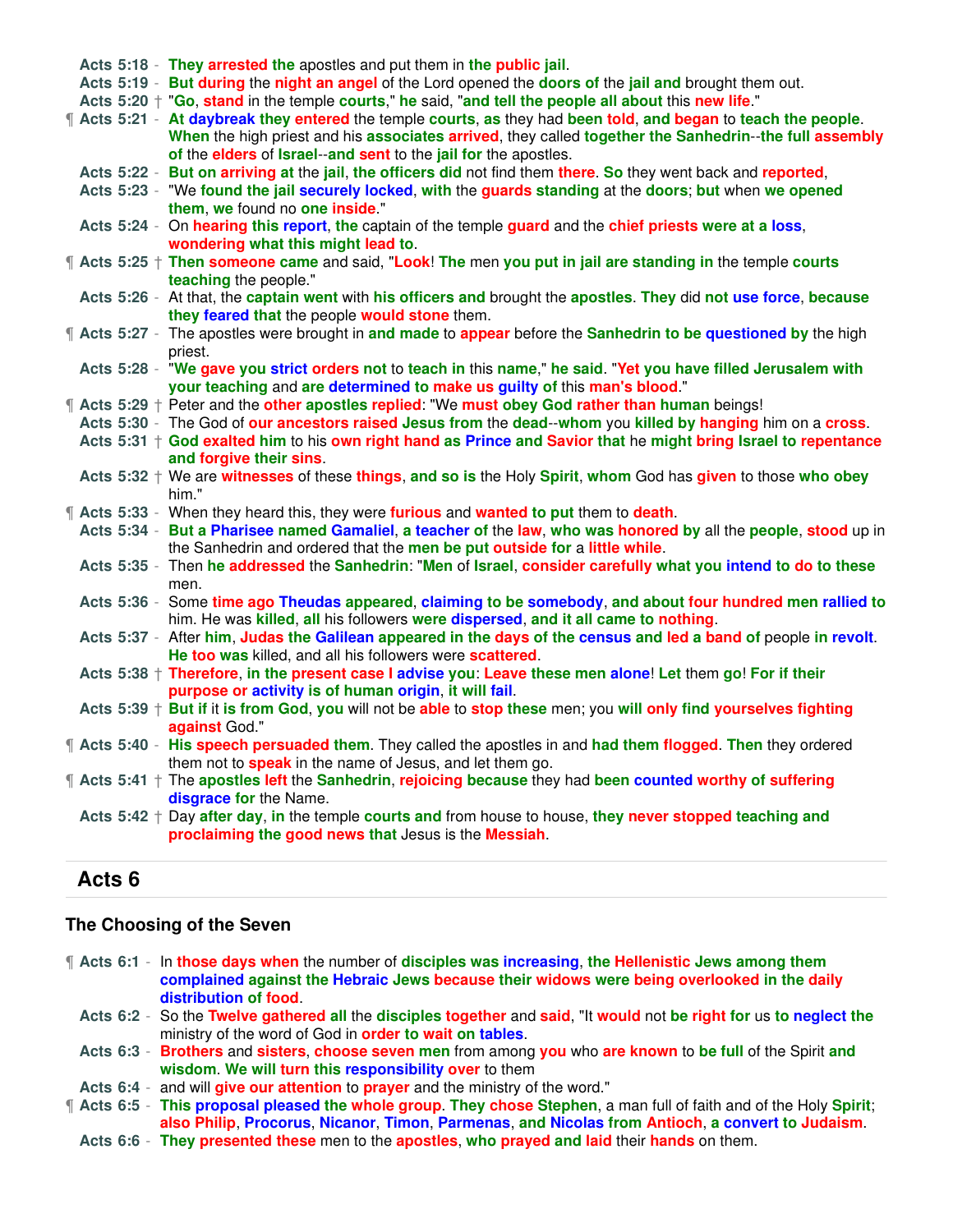¶ **Acts 6:7** † So the word of **God spread**. **The** number of disciples in **Jerusalem increased rapidly**, **and** a **large** number **of priests became obedient to** the faith.

# **Stephen Seized**

|  |  | <b>f</b> Acts 6:8 - Now Stephen, a man full of God's grace and power, performed great wonders and signs among the<br>people.                                                                                                |
|--|--|-----------------------------------------------------------------------------------------------------------------------------------------------------------------------------------------------------------------------------|
|  |  | Acts 6:9 - Opposition arose, however, from members of the Synagogue of the Freedmen (as it was called)--<br>Jews of Cyrene and Alexandria as well as the provinces of Cilicia and Asia--who began to argue<br>with Stephen. |
|  |  | Acts 6:10 - But they could not stand up against the wisdom the Spirit gave him as he spoke.                                                                                                                                 |
|  |  | <b>f</b> Acts 6:11 - Then they secretly persuaded some men to say, "We have heard Stephen speak blasphemous words<br>against Moses and against God."                                                                        |
|  |  | <b>f</b> Acts 6:12 - So they stirred up the people and the elders and the teachers of the law. They seized Stephen and<br><b>brought</b> him before the Sanhedrin.                                                          |
|  |  | Acts 6:13 - They produced false witnesses, who testified, "This fellow never stops speaking against this holy<br><b>place</b> and against the law.                                                                          |
|  |  | Acts 6:14 - For we have heard him say that this Jesus of Nazareth will destroy this place and change the<br>customs Moses handed down to us."                                                                               |
|  |  | <b>f</b> Acts 6:15 - All who were sitting in the Sanhedrin looked intently at Stephen, and they saw that his face was like<br>the face of an angel.                                                                         |

# **Acts 7**

## **Stephen's Speech to the Sanhedrin**

|  |  | "Acts 7:1 - Then the high priest asked Stephen, "Are these charges true?"                                                                                                                                               |
|--|--|-------------------------------------------------------------------------------------------------------------------------------------------------------------------------------------------------------------------------|
|  |  | <b>f</b> Acts 7:2 - To this he replied: "Brothers and fathers, listen to me! The God of glory appeared to our father                                                                                                    |
|  |  | Abraham while he was still in Mesopotamia, before he lived in Harran.                                                                                                                                                   |
|  |  | Acts 7:3 - Leave your country and your people,' God said, 'and go to the land I will show you.'                                                                                                                         |
|  |  | T Acts 7:4 - "So he left the land of the Chaldeans and settled in Harran. After the death of his father, God sent him                                                                                                   |
|  |  | to this land where you are now living.                                                                                                                                                                                  |
|  |  | Acts 7:5 - He gave him no inheritance here, not even enough ground to set his foot on. But God promised him                                                                                                             |
|  |  | that he and his descendants after him would possess the land, even though at that time Abraham                                                                                                                          |
|  |  | had no child.                                                                                                                                                                                                           |
|  |  | Acts 7:6 - God spoke to him in this way: 'For four hundred years your descendants will be strangers in a                                                                                                                |
|  |  | country not their own, and they will be enslaved and mistreated.                                                                                                                                                        |
|  |  | Acts 7:7 - But I will punish the nation they serve as slaves,' God said, 'and afterward they will come out of that                                                                                                      |
|  |  | country and worship me in this place.'                                                                                                                                                                                  |
|  |  | Acts 7:8 - Then he gave Abraham the covenant of circumcision. And Abraham became the father of Isaac and                                                                                                                |
|  |  | circumcised him eight days after his birth. Later Isaac became the father of Jacob, and Jacob                                                                                                                           |
|  |  | became the father of the twelve patriarchs.                                                                                                                                                                             |
|  |  | Therm Acts 7:9 - "Because the patriarchs were jealous of Joseph, they sold him as a slave into Egypt. But God was                                                                                                       |
|  |  | with him                                                                                                                                                                                                                |
|  |  | Acts 7:10 - and rescued him from all his troubles. He gave Joseph wisdom and enabled him to gain the                                                                                                                    |
|  |  | goodwill of Pharaoh king of Egypt. So Pharaoh made him ruler over Egypt and all his palace.                                                                                                                             |
|  |  | Acts 7:11 - "Then a famine struck all Egypt and Canaan, bringing great suffering, and our ancestors could not                                                                                                           |
|  |  | find food                                                                                                                                                                                                               |
|  |  | Acts 7:12 - When Jacob heard that there was grain in Egypt, he sent our forefathers on their first visit.<br>Acts 7:13 - On their second visit, Joseph told his brothers who he was, and Pharaoh learned about Joseph's |
|  |  | family.                                                                                                                                                                                                                 |
|  |  | Acts 7:14 - After this, Joseph sent for his father Jacob and his whole family, seventy-five in all.                                                                                                                     |
|  |  | Acts 7:15 - Then Jacob went down to Egypt, where he and our ancestors died.                                                                                                                                             |
|  |  | Acts 7:16 - Their bodies were brought back to Shechem and placed in the tomb that Abraham had bought from                                                                                                               |
|  |  | the sons of Hamor at Shechem for a certain sum of money.                                                                                                                                                                |
|  |  | <b>f</b> Acts 7:17 - "As the time drew near for God to fulfill his promise to Abraham, the number of our people in Egypt                                                                                                |
|  |  | had greatly increased.                                                                                                                                                                                                  |
|  |  | Acts 7:18 - Then 'a new king, to whom Joseph meant nothing, came to power in Egypt."                                                                                                                                    |
|  |  | Acts 7:19 - He dealt treacherously with our people and oppressed our ancestors by forcing them to throw out                                                                                                             |
|  |  | their newborn babies so that they would die.                                                                                                                                                                            |
|  |  |                                                                                                                                                                                                                         |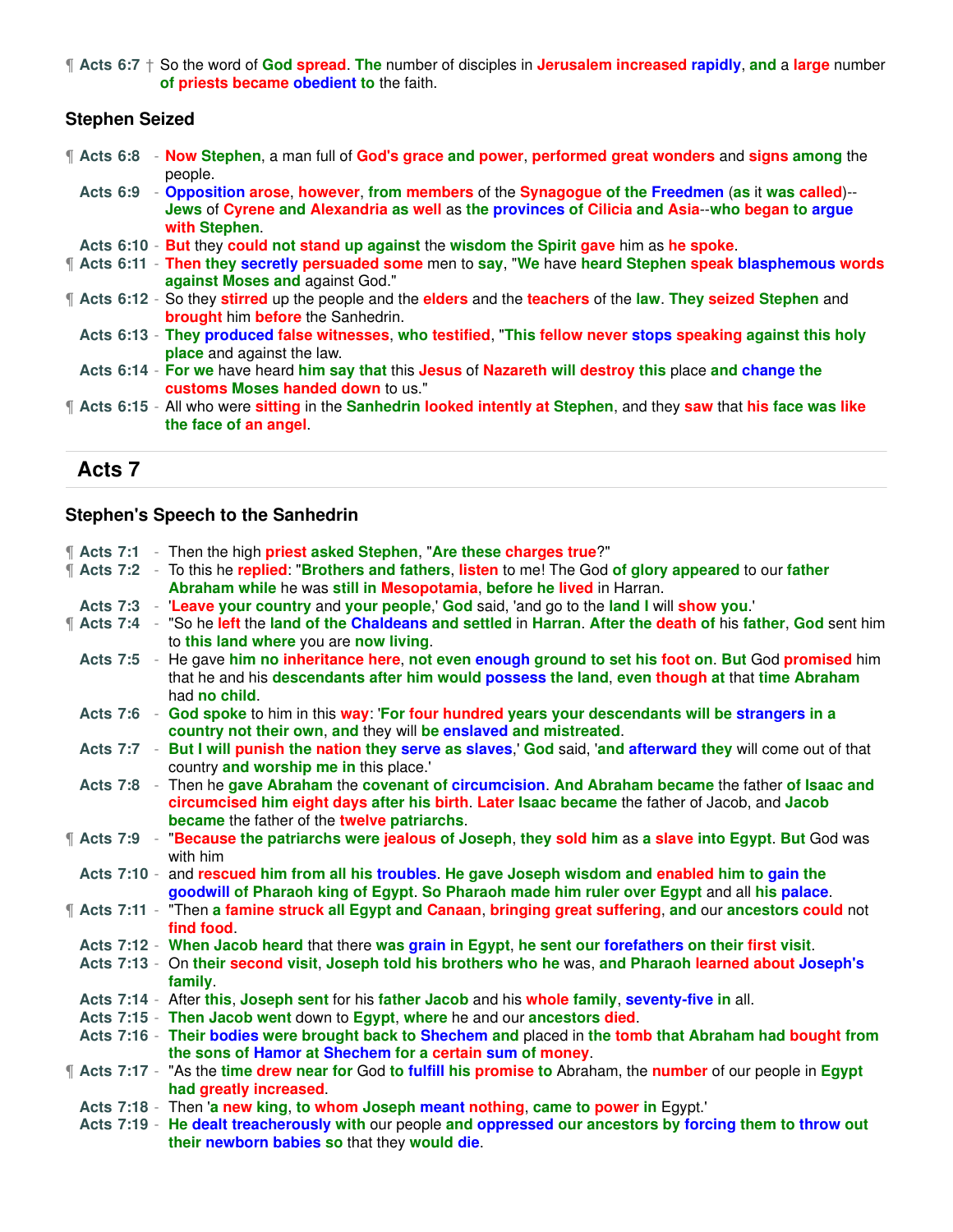|  | ¶ Acts 7:20 - "At that time Moses was born, and he was no ordinary child. For three months he was cared for by<br>his family.             |
|--|-------------------------------------------------------------------------------------------------------------------------------------------|
|  |                                                                                                                                           |
|  | Acts 7:21 - When he was placed outside, Pharaoh's daughter took him and brought him up as her own son.                                    |
|  | Acts 7:22 - Moses was educated in all the wisdom of the Egyptians and was powerful in speech and action.                                  |
|  | <b>[4] Acts 7:23 - "When Moses was forty years old, he decided to visit his own people, the Israelites.</b>                               |
|  | Acts 7:24 - He saw one of them being mistreated by an Egyptian, so he went to his defense and avenged him by                              |
|  | killing the Egyptian.                                                                                                                     |
|  | Acts 7:25 - Moses thought that his own people would realize that God was using him to rescue them, but they                               |
|  | did not.                                                                                                                                  |
|  | Acts 7:26 - The next day Moses came upon two Israelites who were fighting. He tried to reconcile them by                                  |
|  |                                                                                                                                           |
|  | saying, 'Men, you are brothers; why do you want to hurt each other?'                                                                      |
|  | Thereform Said 2:27 - "But the man who was mistreating the other pushed Moses aside and said, 'Who made you ruler and                     |
|  | judge over us?                                                                                                                            |
|  | Acts 7:28 - Are you thinking of killing me as you killed the Egyptian yesterday?'                                                         |
|  | Acts 7:29 - When Moses heard this, he fled to Midian, where he settled as a foreigner and had two sons.                                   |
|  | ¶ Acts 7:30 - "After forty years had passed, an angel appeared to Moses in the flames of a burning bush in the                            |
|  | desert near Mount Sinai.                                                                                                                  |
|  | Acts 7:31 - When he saw this, he was amazed at the sight. As he went over to get a closer look, he heard the                              |
|  |                                                                                                                                           |
|  | Lord say:                                                                                                                                 |
|  | Acts 7:32 - 'I am the God of your fathers, the God of Abraham, Isaac and Jacob.' Moses trembled with fear and did                         |
|  | not dare to look.                                                                                                                         |
|  | <b>f</b> Acts 7:33 - "Then the Lord said to him, 'Take off your sandals, for the place where you are standing is holy                     |
|  | ground.                                                                                                                                   |
|  | Acts 7:34 $+$ I have indeed seen the oppression of my people in Egypt. I have heard their groaning and have come                          |
|  | down to set them free. Now come, I will send you back to Egypt.'                                                                          |
|  | The Acts 7:35 <sup>+</sup> "This is the <b>same Moses they had rejected with the words, 'Who</b> made you ruler and <b>judge?' He</b> was |
|  | sent to be their ruler and deliverer by God himself, through the angel who appeared to him in the                                         |
|  |                                                                                                                                           |
|  | bush.                                                                                                                                     |
|  | Acts 7:36 - He led them out of Egypt and performed wonders and signs in Egypt, at the Red Sea and for forty                               |
|  | years in the wilderness.                                                                                                                  |
|  | Thereform Scots 7:37 - "This is the Moses who told the Israelites, 'God will raise up for you a prophet like me from your own             |
|  | people.'                                                                                                                                  |
|  | Acts 7:38 - He was in the assembly in the wilderness, with the angel who spoke to him on Mount Sinai, and with                            |
|  | our ancestors; and he received living words to pass on to us.                                                                             |
|  | The Acts 7:39 - "But our ancestors refused to obey him. Instead, they rejected him and in their hearts turned back to                     |
|  |                                                                                                                                           |
|  | Egypt.                                                                                                                                    |
|  | Acts 7:40 - They told Aaron, 'Make us gods who will go before us. As for this fellow Moses who led us out of                              |
|  | Egypt-we don't know what has happened to him!'                                                                                            |
|  | Acts 7:41 - That was the time they made an idol in the form of a calf. They brought sacrifices to it and reveled in                       |
|  | what their own hands had made.                                                                                                            |
|  | Acts 7:42 - But God turned away from them and gave them over to the worship of the sun, moon and stars. This                              |
|  | agrees with what is written in the book of the prophets: "Did you bring me sacrifices and offerings                                       |
|  | forty years in the wilderness, people of Israel?                                                                                          |
|  | Acts 7:43 - You have taken up the tabernacle of Molek and the star of your god Rephan, the idols you made to                              |
|  | worship. Therefore I will send you into exile' beyond Babylon.                                                                            |
|  |                                                                                                                                           |
|  | <b>If Acts 7:44 - "Our ancestors had the tabernacle of the covenant law with them in the wilderness. It had been made</b>                 |
|  | as God directed Moses, according to the pattern he had seen.                                                                              |
|  | Acts 7:45 - After receiving the tabernacle, our ancestors under Joshua brought it with them when they took the                            |
|  | land from the nations God drove out before them. It remained in the land until the time of David,                                         |
|  | Acts 7:46 - who enjoyed God's favor and asked that he might provide a dwelling place for the God of Jacob.                                |
|  | Acts 7:47 - But it was Solomon who built a house for him.                                                                                 |
|  | <b>f</b> Acts 7:48 <sup>+</sup> "However, the Most High does not live in houses made by human hands. As the prophet says:                 |
|  | ¶ Acts 7:49 † "Heaven is my throne, and the earth is my footstool. What kind of house will you build for me? says                         |
|  | the Lord. Or where will my resting place be?                                                                                              |
|  |                                                                                                                                           |
|  | Acts 7:50 - Has not my hand made all these things?'                                                                                       |
|  | <b>T</b> Acts 7:51 - "You stiff-necked people! Your hearts and ears are still uncircumcised. You are just like your                       |
|  | ancestors: You always resist the Holy Spirit!                                                                                             |
|  | Acts $7:52 +$ Was there ever a prophet your ancestors did not persecute? They even killed those who predicted                             |
|  | the coming of the Righteous One. And now you have betrayed and murdered him--                                                             |
|  | Acts 7:53 $+$ you who have received the law that was given through angels but have not obeyed it."                                        |

# **The Stoning of Stephen**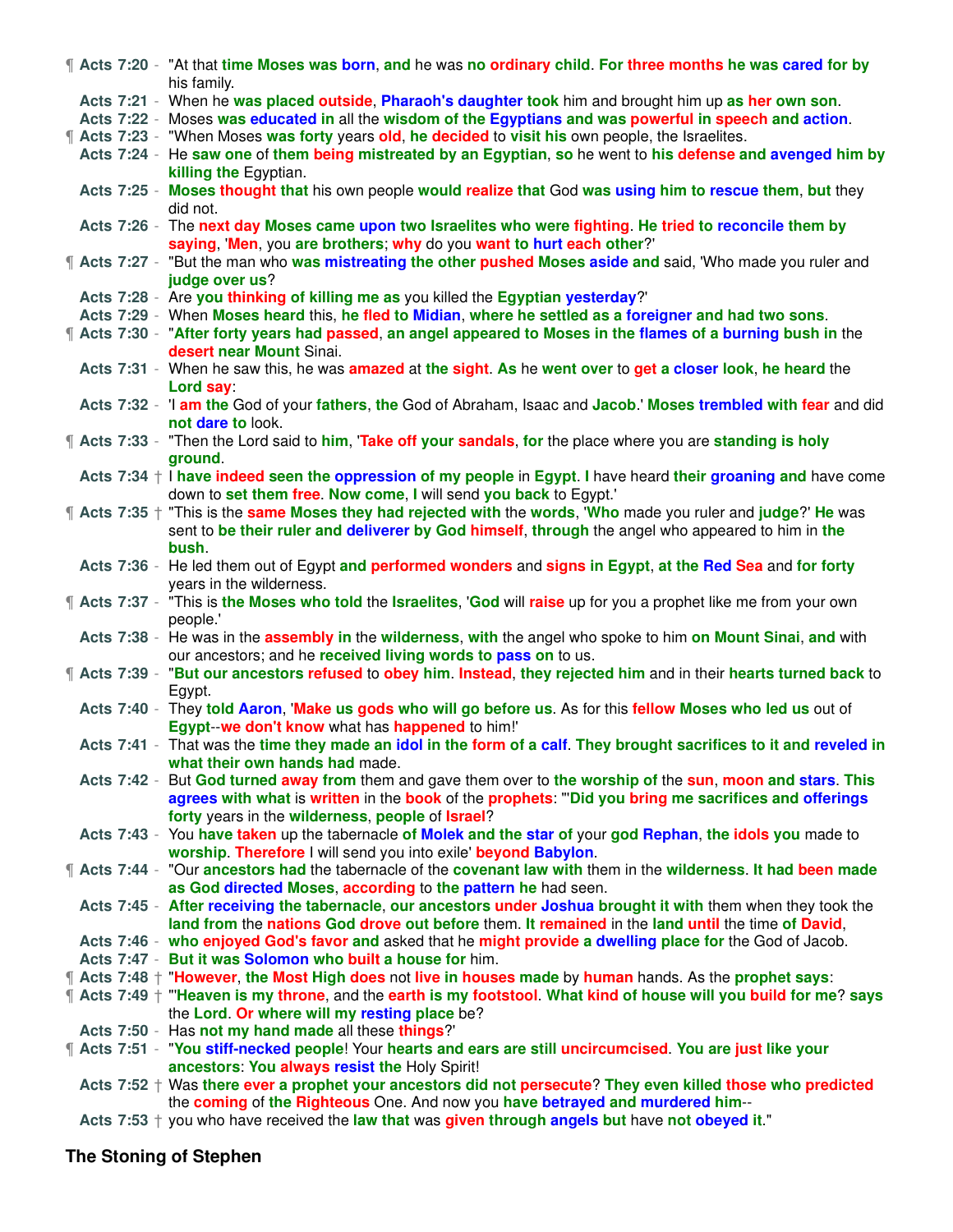¶ **Acts 7:54** - When the **members** of the **Sanhedrin heard** this, they were **furious and gnashed their teeth at** him.

**Acts 7:55** † **But Stephen**, **full** of the Holy Spirit, **looked up** to heaven and saw **the glory of** God, **and Jesus standing** at the right hand of God.

- **Acts 7:56** "Look," he said, "I **see heaven open** and the Son **of Man standing** at the right hand of God."
- ¶ **Acts 7:57** At this **they covered their ears and**, **yelling at the top of** their **voices**, **they all rushed at** him,
- **Acts 7:58 dragged** him out of the **city** and **began to stone him**. **Meanwhile**, **the witnesses laid their coats at** the **feet** of a **young** man **named Saul**.
- ¶ **Acts 7:59** † While they **were stoning him**, **Stephen prayed**, "Lord **Jesus**, **receive my** spirit."
- **Acts 7:60** † Then he **fell on** his **knees and cried out**, "**Lord**, **do not hold this sin against them**." When he had said this, he fell **asleep**.

### **Acts 8**

#### **The Church Persecuted and Scattered**

¶ **Acts 8:1** - And **Saul approved of their killing him**. **On that day a great persecution broke out against** the church in Jerusalem, and **all except the** apostles were **scattered throughout Judea** and Samaria.

**Acts 8:2** - **Godly men buried Stephen and mourned deeply for** him.

**Acts 8:3** - But **Saul began to destroy the church**. **Going from** house to **house**, **he dragged off both** men and women and **put** them in **prison**.

#### **Philip in Samaria**

- ¶ **Acts 8:4 Those** who had been **scattered preached** the **word wherever they** went.
	- **Acts 8:5 Philip went** down to **a city in Samaria and proclaimed** the **Messiah there**.
	- **Acts 8:6** When the **crowds heard Philip** and saw the **signs he performed**, **they all paid close attention** to what he said.
	- **Acts 8:7 For with shrieks**, **impure spirits came** out **of many**, **and** many who **were paralyzed or lame were healed**.
	- **Acts 8:8 So there was great joy** in that city.

#### **Simon the Sorcerer**

|  |  | <b>f</b> Acts 8:9 - Now for some time a man named Simon had practiced sorcery in the city and amazed all the people<br>of Samaria. He boasted that he was someone great,                  |
|--|--|-------------------------------------------------------------------------------------------------------------------------------------------------------------------------------------------|
|  |  | Acts 8:10 - and all the people, both high and low, gave him their attention and exclaimed, "This man is rightly<br>called the Great Power of God."                                        |
|  |  | Acts 8:11 - They followed him because he had amazed them for a long time with his sorcery.                                                                                                |
|  |  | Acts $8:12 + B$ ut when they believed Philip as he proclaimed the good news of the kingdom of God and the name of<br>Jesus Christ, they were baptized, both men and women.                |
|  |  | Acts 8:13 - Simon himself believed and was baptized. And he followed Philip everywhere, astonished by the<br>great signs and miracles he saw.                                             |
|  |  | T Acts 8:14 - When the apostles in Jerusalem heard that Samaria had accepted the word of God, they sent Peter and<br><b>John to Samaria.</b>                                              |
|  |  | Acts 8:15 - When they arrived, they prayed for the new believers there that they might receive the Holy Spirit,                                                                           |
|  |  | Acts 8:16 - because the Holy Spirit had not yet come on any of them; they had simply been baptized in the name of<br>the Lord Jesus.                                                      |
|  |  | Acts 8:17 - Then Peter and John placed their hands on them, and they received the Holy Spirit.                                                                                            |
|  |  | Therefore 8:18 - When Simon saw that the Spirit was given at the laying on of the apostles' hands, he offered them<br>money                                                               |
|  |  | Acts 8:19 - and said, "Give me also this ability so that everyone on whom I lay my hands may receive the Holy<br>Spirit."                                                                 |
|  |  | <b>f</b> Acts 8:20 <sup>+</sup> Peter answered: "May your money perish with you, because you thought you could buy the gift of<br><b>God with money!</b>                                  |
|  |  | Acts 8:21 - You have no part or share in this ministry, because your heart is not right before God.                                                                                       |
|  |  | Acts 8:22 $+$ Repent of this wickedness and pray to the Lord in the hope that he may forgive you for having such<br>a thought in your heart.                                              |
|  |  | Acts 8:23 $+$ For I see that you are full of bitterness and captive to sin."                                                                                                              |
|  |  | " Acts 8:24 - Then Simon answered, "Pray to the Lord for me so that nothing you have said may happen to me."                                                                              |
|  |  | 1 Acts 8:25 - After they had further proclaimed the word of the Lord and testified about Jesus, Peter and John<br>returned to Jerusalem, preaching the gospel in many Samaritan villages. |
|  |  |                                                                                                                                                                                           |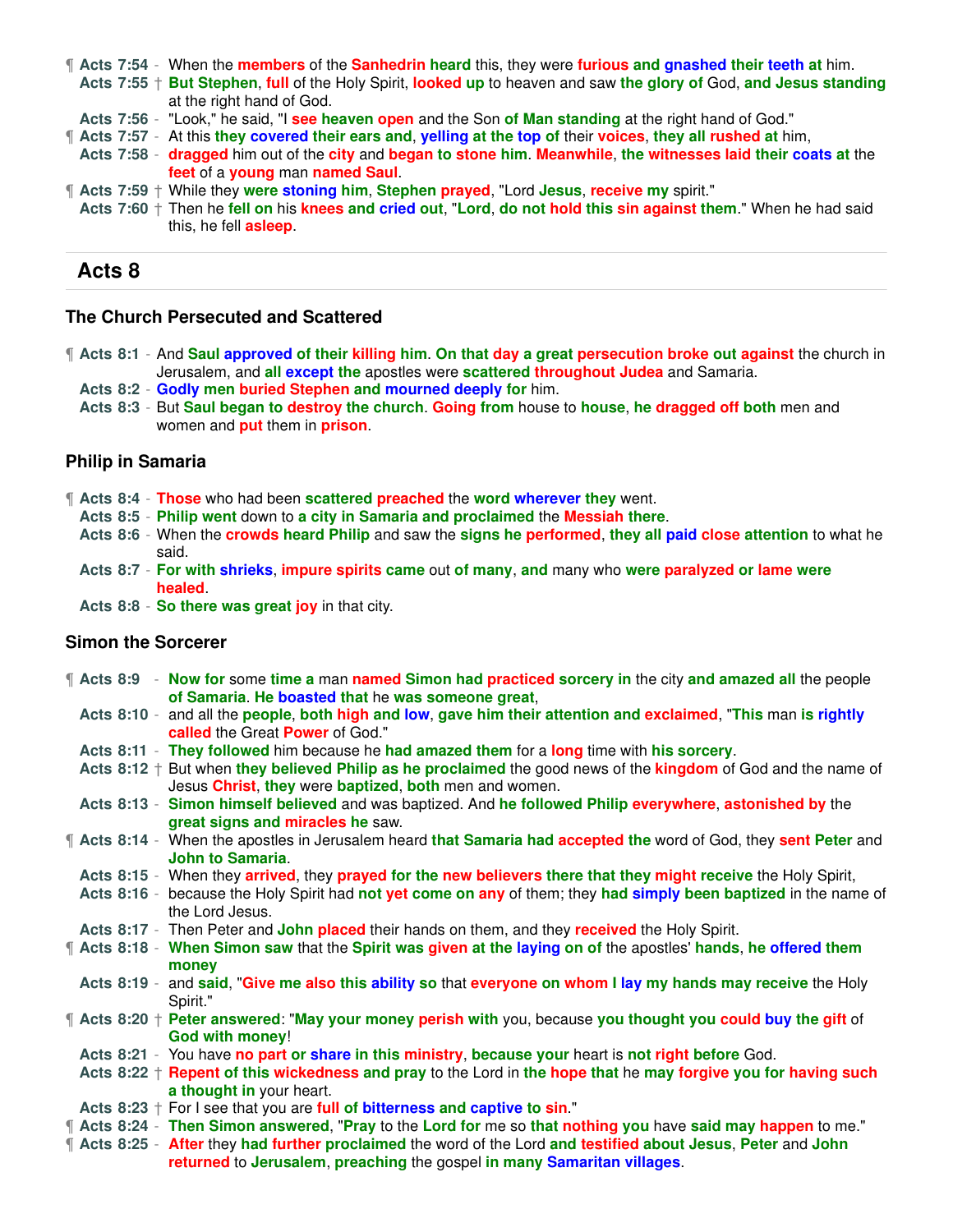# **Philip and the Ethiopian**

|  | Therefores 8:26 - Now an angel of the Lord said to Philip, "Go south to the road--the desert road--that goes down from<br>Jerusalem to Gaza."                                                                                                  |
|--|------------------------------------------------------------------------------------------------------------------------------------------------------------------------------------------------------------------------------------------------|
|  | Acts 8:27 - So he started out, and on his way he met an Ethiopian eunuch, an important official in charge of all<br>the treasury of the Kandake (which means "queen of the Ethiopians"). This man had gone to<br>Jerusalem to <b>worship</b> , |
|  | Acts 8:28 - and on his way home was sitting in his chariot reading the Book of Isaiah the prophet.                                                                                                                                             |
|  | Acts 8:29 - The Spirit told Philip, "Go to that chariot and stay near it."                                                                                                                                                                     |
|  | <b>f</b> Acts 8:30 - Then Philip ran up to the chariot and heard the man reading Isaiah the prophet. "Do you understand<br>what you are reading?" Philip asked.                                                                                |
|  | ¶ Acts 8:31 - "How can I," he said, "unless someone explains it to me?" So he invited Philip to come up and sit<br>with him.                                                                                                                   |
|  | ¶ Acts 8:32 † This is the passage of Scripture the eunuch was reading: "He was led like a sheep to the slaughter,<br>and as a lamb before its shearer is silent, so he did not open his mouth.                                                 |
|  | Acts 8:33 + In his humiliation he was deprived of justice. Who can speak of his descendants? For his life was<br><b>taken</b> from the <b>earth</b> ."                                                                                         |
|  | ¶ Acts 8:34 - The eunuch asked Philip, "Tell me, please, who is the prophet talking about, himself or someone<br>else?"                                                                                                                        |
|  | Acts 8:35 - Then Philip began with that very passage of Scripture and told him the good news about Jesus.                                                                                                                                      |
|  | ¶ Acts 8:36 † As they traveled along the road, they came to some water and the eunuch said, "Look, here is water.                                                                                                                              |
|  | What can stand in the way of my being baptized?"                                                                                                                                                                                               |
|  | Acts 8:38 - And he gave orders to stop the chariot. Then both Philip and the eunuch went down into the water<br>and Philip baptized him.                                                                                                       |
|  | Acts 8:39 + When they came up out of the water, the Spirit of the Lord suddenly took Philip away, and the eunuch                                                                                                                               |
|  | did not see him again, but went on his way rejoicing.                                                                                                                                                                                          |
|  | Acts 8:40 - Philip, however, appeared at Azotus and traveled about, preaching the gospel in all the towns until he<br>reached Caesarea                                                                                                         |

# **Acts 9**

# **Saul's Conversion**

|  |  | T Acts 9:1 - Meanwhile, Saul was still breathing out murderous threats against the Lord's disciples. He went to<br>the high priest |
|--|--|------------------------------------------------------------------------------------------------------------------------------------|
|  |  | Acts 9:2 - and asked him for letters to the synagogues in Damascus, so that if he found any there who                              |
|  |  | belonged to the Way, whether men or women, he might take them as prisoners to Jerusalem.                                           |
|  |  | Acts 9:3 $+$ As he neared Damascus on his journey, suddenly a light from heaven flashed around him.                                |
|  |  | Acts 9:4 $+$ He fell to the ground and heard a voice say to him, "Saul, Saul, why do you persecute me?"                            |
|  |  | ¶ Acts 9:5 - "Who are you, Lord?" Saul asked. "I am Jesus, whom you are persecuting," he replied.                                  |
|  |  | Acts 9:6 - "Now get up and go into the city, and you will be told what you must do."                                               |
|  |  | 1 Acts 9:7 - The men traveling with Saul stood there speechless; they heard the sound but did not see anyone.                      |
|  |  | Acts 9:8 - Saul got up from the ground, but when he opened his eyes he could see nothing. So they led him by                       |
|  |  | the hand into Damascus.                                                                                                            |
|  |  | Acts 9:9 - For three days he was blind, and did not eat or drink anything.                                                         |
|  |  | Acts 9:10 - In Damascus there was a disciple named Ananias. The Lord called to him in a vision, "Ananias!" "Yes,                   |
|  |  | Lord," he answered.                                                                                                                |
|  |  | <b>f</b> Acts 9:11 - The Lord told him, "Go to the house of Judas on Straight Street and ask for a man from Tarsus                 |
|  |  | named Saul, for he is praying.                                                                                                     |
|  |  | Acts 9:12 - In a vision he has seen a man named Ananias come and place his hands on him to restore his sight."                     |
|  |  | ¶ Acts 9:13 - "Lord," Ananias answered, "I have heard many reports about this man and all the harm he has done                     |
|  |  | to your holy people in Jerusalem.                                                                                                  |
|  |  | Acts 9:14 - And he has come here with authority from the chief priests to arrest all who call on your name."                       |
|  |  | <b>f</b> Acts 9:15 <sup>+</sup> But the Lord said to Ananias, "Go! This man is my chosen instrument to proclaim my name to the     |
|  |  | Gentiles and their kings and to the people of Israel.                                                                              |
|  |  | Acts $9:16 + 1$ will show him how much he must suffer for my name."                                                                |
|  |  | ¶ Acts 9:17 † Then Ananias went to the house and entered it. Placing his hands on Saul, he said, "Brother Saul,                    |
|  |  | the Lord--Jesus, who appeared to you on the road as you were coming here--has sent me so that you                                  |
|  |  | may see again and be filled with the Holy Spirit."                                                                                 |
|  |  | Acts 9:18 + Immediately, something like scales fell from Saul's eyes, and he could see again. He got up and was                    |
|  |  | baptized,                                                                                                                          |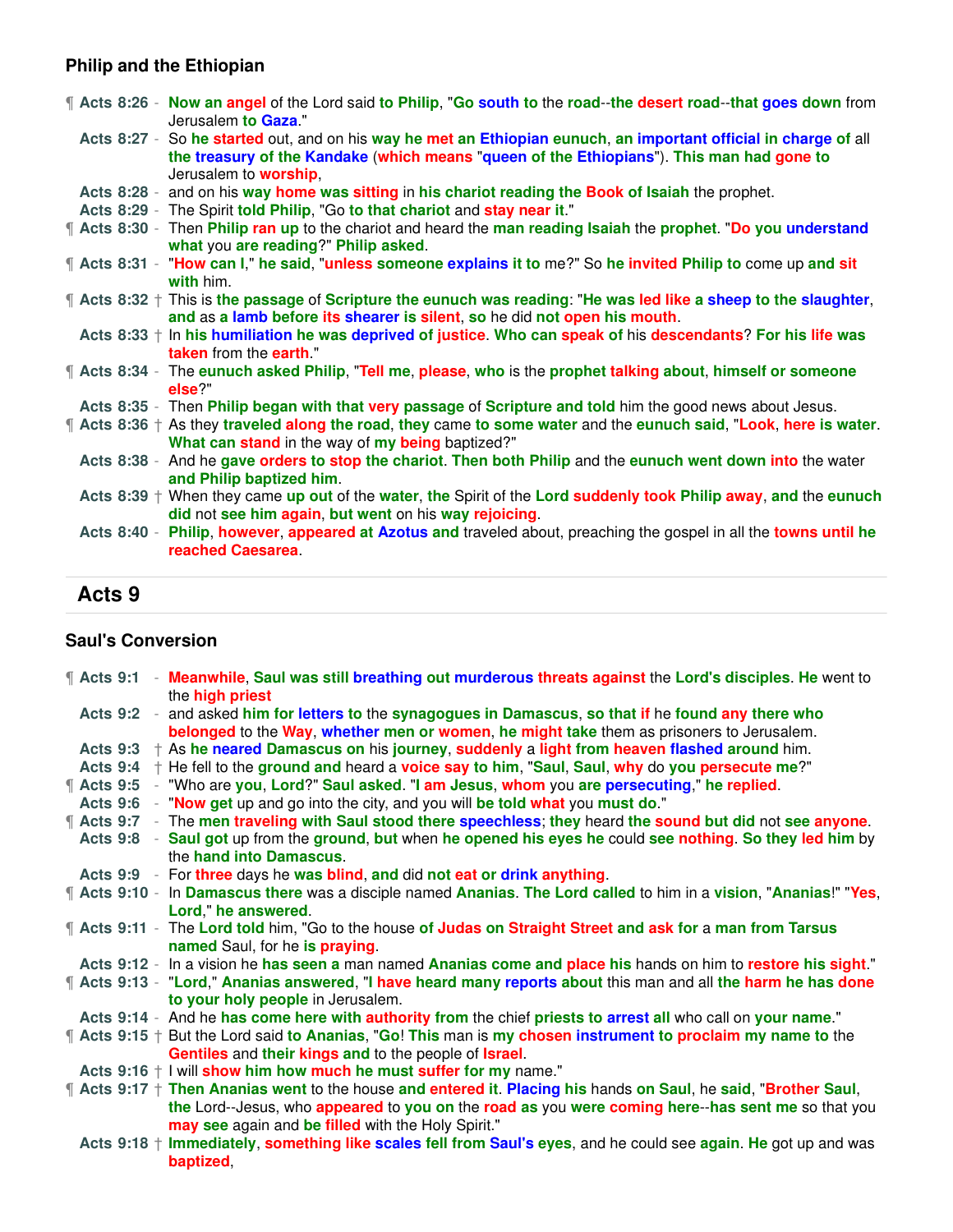#### **Saul in Damascus and Jerusalem**

|  | Acts 9:19 - and after taking some food, he regained his strength. Saul spent several days with the disciples in<br>Damascus.                                                                                                              |
|--|-------------------------------------------------------------------------------------------------------------------------------------------------------------------------------------------------------------------------------------------|
|  | Acts 9:20 - At once he began to preach in the synagogues that Jesus is the Son of God.                                                                                                                                                    |
|  | Acts 9:21 - All those who heard him were astonished and asked, "Isn't he the man who raised havoc in Jerusalem<br>among those who call on this name? And hasn't he come here to take them as prisoners to the chief<br>priests?"          |
|  | Acts 9:22 + Yet Saul grew more and more powerful and baffled the Jews living in Damascus by proving that<br>Jesus is the <b>Messiah</b> .                                                                                                 |
|  | <b>f</b> Acts 9:23 - After many days had gone by, there was a conspiracy among the Jews to kill him,                                                                                                                                      |
|  | Acts 9:24 - but Saul learned of their plan. Day and night they kept close watch on the city gates in order to kill<br>him.                                                                                                                |
|  | Acts 9:25 - But his followers took him by night and lowered him in a basket through an opening in the wall.                                                                                                                               |
|  | <b>f</b> Acts 9:26 - When he came to Jerusalem, he tried to join the disciples, but they were all afraid of him, not<br>believing that he really was a disciple.                                                                          |
|  | Acts 9:27 - But Barnabas took him and brought him to the apostles. He told them how Saul on his journey had<br>seen the Lord and that the Lord had spoken to him, and how in Damascus he had preached fearlessly<br>in the name of Jesus. |
|  | Acts 9:28 - So Saul stayed with them and moved about freely in Jerusalem, speaking boldly in the name of the<br>Lord.                                                                                                                     |
|  | Acts 9:29 - He talked and debated with the Hellenistic Jews, but they tried to kill him.                                                                                                                                                  |
|  | Acts 9:30 - When the <b>believers learned</b> of this, they took him down to <b>Caesarea</b> and sent him off to Tarsus.                                                                                                                  |
|  | <b>f</b> Acts 9:31 † Then the church throughout Judea, Galilee and Samaria enjoyed a time of peace and was                                                                                                                                |

**strengthened**. **Living** in **the fear of** the Lord and **encouraged by** the Holy **Spirit**, **it increased in numbers**.

### **Aeneas and Dorcas**

|  | <b>f</b> Acts 9:32 - As Peter traveled about the country, he went to visit the Lord's people who lived in Lydda.       |
|--|------------------------------------------------------------------------------------------------------------------------|
|  | Acts 9:33 - There he found a man named Aeneas, who was paralyzed and had been bedridden for eight years.               |
|  | Acts 9:34 - "Aeneas," Peter said to him, "Jesus Christ heals you. Get up and roll up your mat." Immediately            |
|  | Aeneas got up.                                                                                                         |
|  | Acts 9:35 - All those who lived in Lydda and Sharon saw him and turned to the Lord.                                    |
|  | There States 9:36 - In Joppa there was a disciple named Tabitha (in Greek her name is Dorcas); she was always doing    |
|  | good and helping the poor.                                                                                             |
|  | Acts 9:37 - About that time she became sick and died, and her body was washed and placed in an upstairs                |
|  | room.                                                                                                                  |
|  | Acts 9:38 - Lydda was near Joppa; so when the disciples heard that Peter was in Lydda, they sent two men to            |
|  | him and <b>urged him. "Please come at once!"</b>                                                                       |
|  | <b>f</b> Acts 9:39 - Peter went with them, and when he arrived he was taken upstairs to the room. All the widows stood |
|  | around him, crying and showing him the robes and other clothing that Dorcas had made while she                         |
|  | was still with them.                                                                                                   |
|  | <b>f</b> Acts 9:40 + Peter sent them all out of the room; then he got down on his knees and prayed. Turning toward the |
|  | dead woman, he said, "Tabitha, get up." She opened her eyes, and seeing Peter she sat up.                              |
|  | Acts 9:41 - He took her by the hand and helped her to her feet. Then he called for the believers, especially the       |
|  | widows, and presented her to them alive.                                                                               |
|  | Acts 9:42 - This became known all over Joppa, and many people believed in the Lord.                                    |
|  | Acts 9:43 - Peter stayed in Joppa for some time with a tanner named Simon.                                             |
|  |                                                                                                                        |
|  |                                                                                                                        |

# **Acts 10**

#### **Cornelius Calls for Peter**

- ¶ **Acts 10:1** At **Caesarea there** was a man **named Cornelius**, **a centurion in** what was known as **the Italian Regiment**.
	- **Acts 10:2** He and all his **family were devout and God-fearing**; **he gave generously to those in need and prayed to God regularly**.
	- **Acts 10:3** One **day at about** three in the **afternoon he** had a vision. **He distinctly saw an** angel of God, **who came** to him and said, "Cornelius!"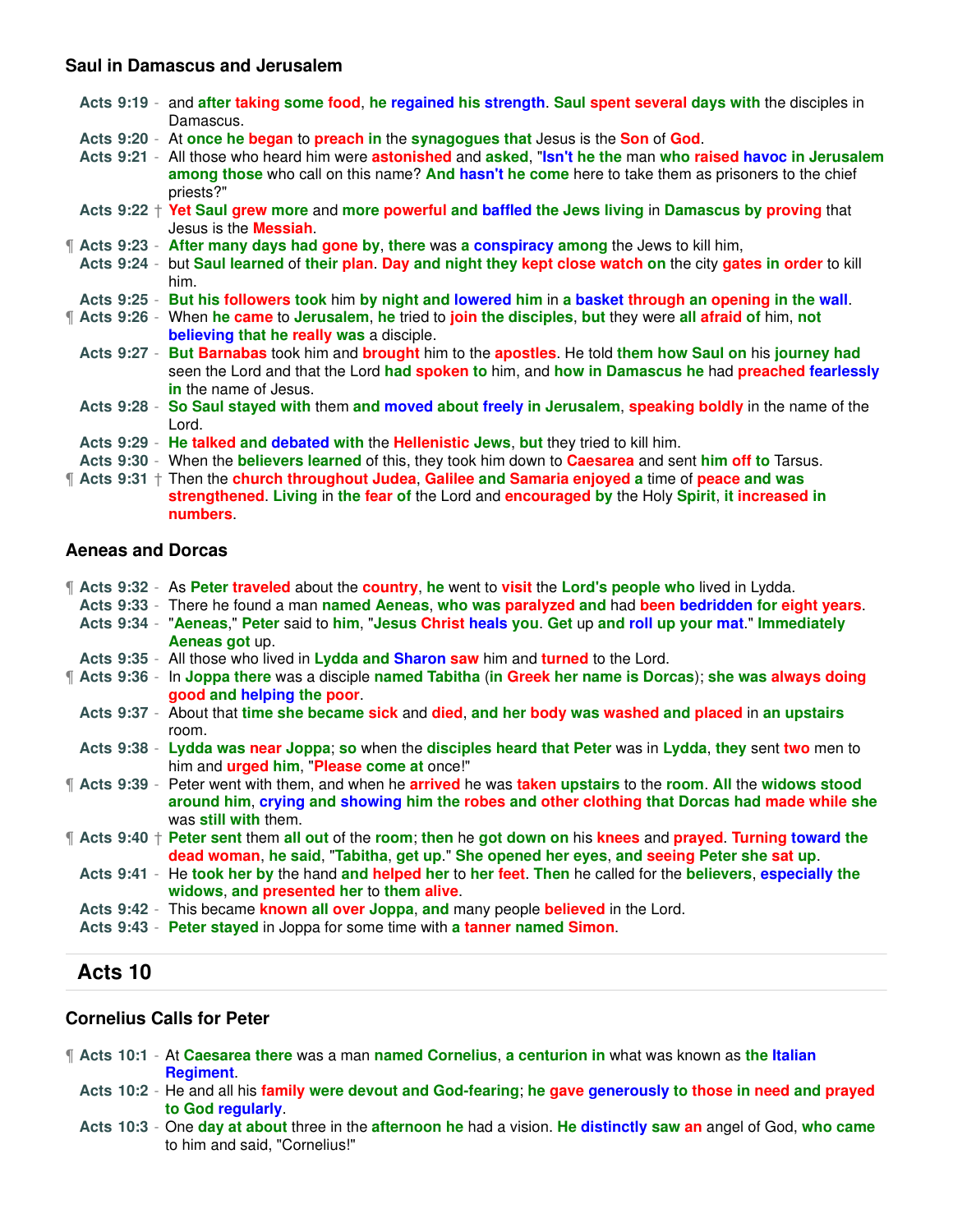¶ **Acts 10:4** - **Cornelius stared at** him **in fear**. "**What** is **it**, **Lord**?" he **asked**. **The angel answered**, "**Your prayers and gifts** to the **poor have** come up as **a memorial offering before** God.

**Acts 10:5** - **Now send men** to **Joppa to bring back a** man named Simon who is called Peter.

**Acts 10:6** - He **is staying with Simon** the **tanner**, **whose house is** by the sea."

¶ **Acts 10:7** - When the angel who spoke to **him had gone**, **Cornelius called two** of **his servants and a devout soldier who** was one of **his attendants**.

**Acts 10:8** - He told **them everything** that had **happened and** sent them to Joppa.

#### **Peter's Vision**

|  |  | <b>f</b> Acts 10:9 - About noon the following day as they were on their journey and approaching the city, Peter went up<br>on the roof to pray.                                                                                                                               |
|--|--|-------------------------------------------------------------------------------------------------------------------------------------------------------------------------------------------------------------------------------------------------------------------------------|
|  |  | Acts 10:10 - He became hungry and wanted something to eat, and while the meal was being prepared, he fell<br>into a trance                                                                                                                                                    |
|  |  | Acts 10:11 - He saw heaven opened and something like a large sheet being let down to earth by its four corners.                                                                                                                                                               |
|  |  | Acts 10:12 - It contained all kinds of four-footed animals, as well as reptiles and birds.                                                                                                                                                                                    |
|  |  | Acts 10:13 - Then a voice told him, "Get up, Peter. Kill and eat."                                                                                                                                                                                                            |
|  |  | " Acts 10:14 - "Surely not, Lord!" Peter replied. "I have never eaten anything impure or unclean."                                                                                                                                                                            |
|  |  | $\parallel$ Acts 10:15 $\pm$ The voice spoke to him a <b>second time</b> , "Do not call anything impure that God has made <b>clean</b> ."                                                                                                                                     |
|  |  | <b>f</b> Acts 10:16 - This happened three times, and immediately the sheet was taken back to heaven.                                                                                                                                                                          |
|  |  | <b>f</b> Acts 10:17 - While Peter was wondering about the meaning of the vision, the men sent by Cornelius found out<br>where Simon's house was and stopped at the gate.                                                                                                      |
|  |  | Acts 10:18 - They called out, asking if Simon who was known as Peter was staying there.                                                                                                                                                                                       |
|  |  | <b>f</b> Acts 10:19 - While Peter was still thinking about the vision, the Spirit said to him, "Simon, three men are looking for<br>you.                                                                                                                                      |
|  |  | Acts 10:20 - So get up and go downstairs. Do not hesitate to go with them, for I have sent them."                                                                                                                                                                             |
|  |  | " Acts 10:21 - Peter went down and said to the men, "I'm the one you're looking for. Why have you come?"                                                                                                                                                                      |
|  |  | <b>f</b> Acts 10:22 - The men replied, "We have come from Cornelius the centurion. He is a righteous and God-fearing<br>man, who is respected by all the Jewish people. A holy angel told him to ask you to come to his<br>house so that he could hear what you have to say." |

#### **Peter at Cornelius's House**

|  |  | Acts 10:23 - Then Peter invited the men into the house to be his guests. The next day Peter started out with              |
|--|--|---------------------------------------------------------------------------------------------------------------------------|
|  |  | them, and some of the believers from Joppa went along.                                                                    |
|  |  | Acts 10:24 - The following day he arrived in Caesarea. Cornelius was expecting them and had called together his           |
|  |  | relatives and close friends.                                                                                              |
|  |  | Acts 10:25 - As Peter entered the house, Cornelius met him and fell at his feet in reverence.                             |
|  |  | Acts 10:26 - But Peter made him get up. "Stand up," he said, "I am only a man myself."                                    |
|  |  | <b>f</b> Acts 10:27 - While talking with him, Peter went inside and found a large gathering of people.                    |
|  |  | Acts 10:28 + He said to them: "You are well aware that it is against our law for a Jew to associate with or visit a       |
|  |  | Gentile. But God has shown me that I should not call anyone impure or unclean.                                            |
|  |  | Acts 10:29 - So when I was sent for, I came without raising any objection. May I ask why you sent for me?"                |
|  |  | The Acts 10:30 - Cornelius answered: "Three days ago I was in my house praying at this hour, at three in the              |
|  |  | afternoon. Suddenly a man in shining clothes stood before me                                                              |
|  |  | Acts 10:31 - and said, 'Cornelius, God has heard your prayer and remembered your gifts to the poor.                       |
|  |  | Acts 10:32 - Send to Joppa for Simon who is called Peter. He is a guest in the home of Simon the tanner, who              |
|  |  | lives by the sea.'                                                                                                        |
|  |  | Acts 10:33 - So I sent for you immediately, and it was good of you to come. Now we are all here in the presence           |
|  |  | of God to listen to everything the Lord has commanded you to tell us."                                                    |
|  |  | $\parallel$ Acts 10:34 $\pm$ Then Peter began to speak: "I now realize how true it is that God does not show favoritism   |
|  |  | Acts $10:35 +$ but accepts from every nation the one who fears him and does what is right.                                |
|  |  | Acts 10:36 - You know the message God sent to the people of <b>Israel</b> , announcing the good news of peace through     |
|  |  | Jesus Christ, who is Lord of all.                                                                                         |
|  |  | Acts 10:37 $+$ You know what has happened throughout the province of Judea, beginning in Galilee after the                |
|  |  | baptism that John preached--                                                                                              |
|  |  | Acts 10:38 + how God anointed Jesus of Nazareth with the Holy Spirit and power, and how he went around doing              |
|  |  | good and healing all who were under the power of the devil, because God was with him.                                     |
|  |  | <b>f</b> Acts 10:39 - "We are witnesses of everything he did in the country of the Jews and in Jerusalem. They killed him |
|  |  | by <b>hanging</b> him on a <b>cross</b> ,                                                                                 |
|  |  | Acts $10:40 \dagger$ but God raised him from the dead on the third day and caused him to be seen.                         |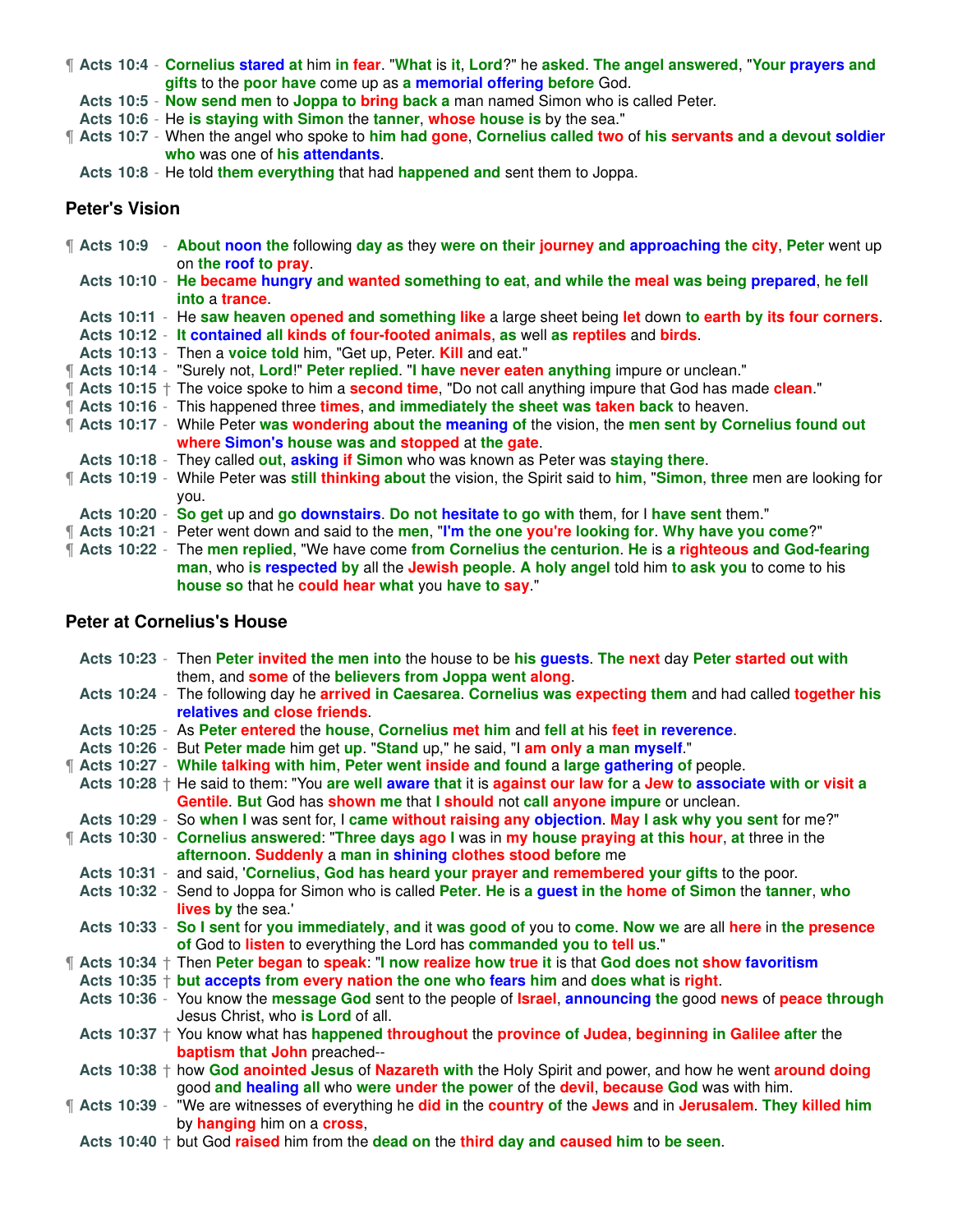**Acts 10:41** † He was **not seen** by all the **people**, **but by witnesses whom** God **had already chosen**--**by us who ate and drank with** him after **he rose from** the dead. **Acts 10:42** † **He commanded** us to **preach to** the people and to **testify that** he is the one whom **God appointed as judge** of the **living and** the dead. **Acts 10:43** † All the **prophets testify about** him that **everyone** who **believes in him receives forgiveness** of **sins through** his name." ¶ **Acts 10:44** - While Peter was **still speaking these words**, the Holy Spirit came on all who heard the message. **Acts 10:45** - The **circumcised** believers who had **come with Peter were astonished that** the **gift** of the Holy Spirit had **been poured out even on Gentiles**. **Acts 10:46** - For they **heard them speaking in tongues** and **praising God**. **Then** Peter said, **Acts 10:47** - "**Surely no one can** stand in the **way** of **their being** baptized with **water**. **They** have **received** the Holy **Spirit just as we** have." **Acts 10:48** - So **he ordered** that they be baptized in the name of Jesus **Christ**. **Then** they **asked Peter to stay with** them for a **few** days.

# **Acts 11**

#### **Peter Explains His Actions**

|  |  | The apostles and the believers throughout Judea heard that the Gentiles also had received the word<br>of God.                                                                        |
|--|--|--------------------------------------------------------------------------------------------------------------------------------------------------------------------------------------|
|  |  | Acts 11:2 - So when Peter went up to Jerusalem, the circumcised believers criticized him                                                                                             |
|  |  | Acts 11:3 - and said, "You went into the house of uncircumcised men and ate with them."                                                                                              |
|  |  | <b>f</b> Acts 11:4 - Starting from the beginning, Peter told them the whole story:                                                                                                   |
|  |  | Acts 11:5 - "I was in the city of Joppa praying, and in a trance I saw a vision. I saw something like a large sheet                                                                  |
|  |  | being let down from heaven by its four corners, and it came down to where I was.                                                                                                     |
|  |  | Acts 11:6 - I looked into it and saw four-footed animals of the earth, wild beasts, reptiles and birds.                                                                              |
|  |  | Acts 11:7 - Then I heard a voice telling me, 'Get up, Peter. Kill and eat.'                                                                                                          |
|  |  | Acts 11:8 - "I replied, 'Surely not, Lord! Nothing impure or unclean has ever entered my mouth.'                                                                                     |
|  |  | 1.9 - "The voice spoke from heaven a second time, 'Do not call anything impure that God has made clean.'                                                                             |
|  |  | Acts 11:10 - This happened three times, and then it was all pulled up to heaven again.                                                                                               |
|  |  | <b>f</b> Acts 11:11 - "Right then three men who had been sent to me from Caesarea stopped at the house where I was                                                                   |
|  |  | staying                                                                                                                                                                              |
|  |  | Acts 11:12 - The Spirit told me to have no hesitation about going with them. These six brothers also went with<br>me, and we entered the man's house.                                |
|  |  | Acts 11:13 - He told us how he had seen an angel appear in his house and say, 'Send to Joppa for Simon who is                                                                        |
|  |  | called Peter.                                                                                                                                                                        |
|  |  | Acts 11:14 - He will bring you a message through which you and all your household will be saved.                                                                                     |
|  |  | <b>f</b> Acts 11:15 + "As I began to speak, the Holy Spirit came on them as he had come on us at the beginning.                                                                      |
|  |  | Acts 11:16 $+$ Then I remembered what the Lord had said: 'John baptized with water, but you will be baptized with the<br>Holy Spirit.'                                               |
|  |  | Acts 11:17 $+$ So if God gave them the same gift he gave us who believed in the Lord Jesus Christ, who was I to                                                                      |
|  |  | think that I could stand in God's way?"                                                                                                                                              |
|  |  | $\parallel$ Acts 11:18 + When they heard this, they had no further objections and praised God, saying, "So then, even to<br>Gentiles God has granted repentance that leads to life." |
|  |  | <b>The Church in Antioch</b>                                                                                                                                                         |
|  |  |                                                                                                                                                                                      |

¶ **Acts 11:19** - **Now those** who had been **scattered by the persecution that broke out when Stephen was killed traveled as far as Phoenicia**, **Cyprus** and **Antioch**, **spreading the word only among Jews**.

**Acts 11:20** - Some of **them**, **however**, **men** from Cyprus **and Cyrene**, **went** to Antioch and began to speak **to Greeks also**, **telling** them the good news about the Lord Jesus.

- **Acts 11:21** † The **Lord's hand was** with them, and a great number of people believed and **turned** to the Lord.
- ¶ **Acts 11:22** News of **this reached the** church in Jerusalem, and they **sent Barnabas to** Antioch.

**Acts 11:23** † When he **arrived and** saw what the **grace** of God had **done**, **he was glad** and **encouraged** them **all to remain true** to the Lord with **all their hearts**.

**Acts 11:24** † He was a **good man**, **full** of the Holy Spirit **and faith**, and a great number of people were brought to the Lord.

¶ **Acts 11:25** - **Then Barnabas** went to **Tarsus to look for Saul**,

**Acts 11:26** - and when he **found him**, **he brought** him to **Antioch**. **So for a whole year Barnabas** and **Saul met** with the church and **taught great numbers** of people. The disciples **were called Christians first at** Antioch.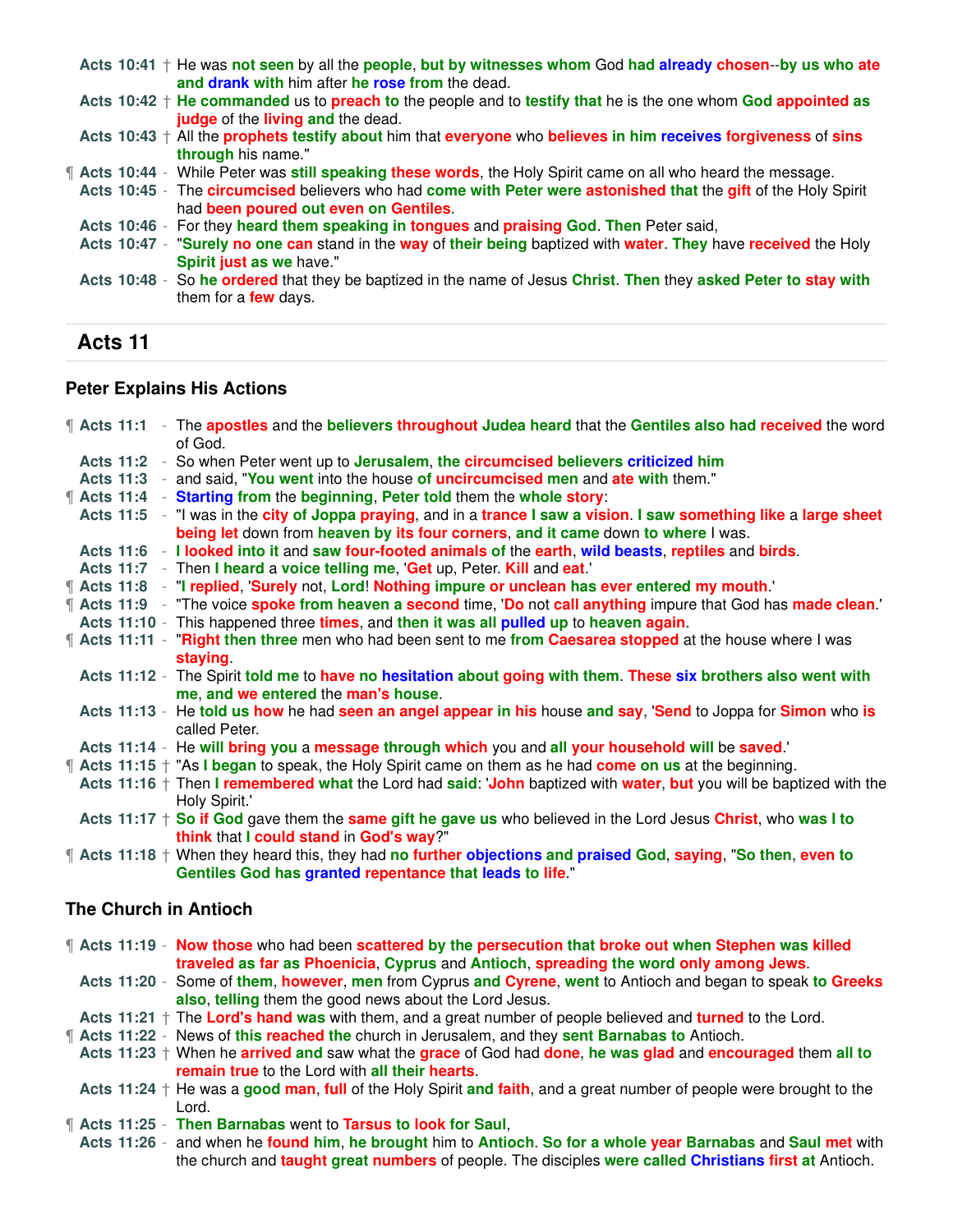¶ **Acts 11:27** - **During this time some prophets came** down from Jerusalem to Antioch.

**Acts 11:28** - One of **them**, **named Agabus**, **stood** up **and through** the **Spirit predicted that a severe famine would spread over the entire Roman world**. (**This** happened during **the reign of Claudius**.)

**Acts 11:29** - The **disciples**, **as each one was able**, **decided to provide help for** the brothers and **sisters living in Judea**.

**Acts 11:30** - This they **did**, **sending their gift to** the **elders by Barnabas** and Saul.

#### **Acts 12**

#### **Peter's Miraculous Escape From Prison**

|  |                      | <b>f</b> Acts 12:1 - It was about this time that King Herod arrested some who belonged to the church, intending to<br>persecute them. |
|--|----------------------|---------------------------------------------------------------------------------------------------------------------------------------|
|  |                      | Acts 12:2 - He had James, the brother of John, put to death with the sword.                                                           |
|  |                      | Acts 12:3 - When he saw that this met with approval among the Jews, he proceeded to seize Peter also. This                            |
|  |                      | happened during the Festival of Unleavened Bread.                                                                                     |
|  |                      | Acts 12:4 - After arresting him, he put him in prison, handing him over to be guarded by four squads of four                          |
|  |                      | soldiers each. Herod intended to bring him out for public trial after the Passover.                                                   |
|  |                      | <b>f</b> Acts 12:5 - So Peter was kept in prison, but the church was earnestly praying to God for him.                                |
|  |                      | ¶ Acts 12:6 - The night before Herod was to bring him to trial, Peter was sleeping between two soldiers, bound                        |
|  |                      | with two chains, and sentries stood guard at the entrance.                                                                            |
|  |                      | Acts 12:7 + Suddenly an angel of the Lord appeared and a light shone in the cell. He struck Peter on the side                         |
|  |                      | and woke him up. "Quick, get up!" he said, and the chains fell off Peter's wrists.                                                    |
|  |                      | ¶ Acts 12:8 - Then the angel said to him, "Put on your clothes and sandals." And Peter did so. "Wrap your cloak                       |
|  |                      | around you and follow me," the angel told him.                                                                                        |
|  |                      | Acts 12:9 - Peter followed him out of the prison, but he had no idea that what the angel was doing was really                         |
|  |                      | happening; he thought he was seeing a vision.                                                                                         |
|  |                      | Acts 12:10 - They passed the first and second guards and came to the iron gate leading to the city. It opened for                     |
|  |                      | them by itself, and they went through it. When they had walked the length of one street, suddenly                                     |
|  |                      | the angel left him.                                                                                                                   |
|  |                      | $\parallel$ Acts 12:11 $\pm$ Then Peter came to himself and said, "Now I know without a doubt that the Lord has sent his angel        |
|  |                      | and rescued me from Herod's clutches and from everything the Jewish people were hoping would                                          |
|  |                      | happen."                                                                                                                              |
|  |                      | ¶ Acts 12:12 - When this had dawned on him, he went to the house of Mary the mother of John, also called Mark,                        |
|  |                      | where many people had gathered and were praying.                                                                                      |
|  |                      | Acts 12:13 - Peter knocked at the outer entrance, and a servant named Rhoda came to answer the door.                                  |
|  |                      | Acts 12:14 - When she recognized Peter's voice, she was so overjoyed she ran back without opening it and                              |
|  |                      | exclaimed, "Peter is at the door!"                                                                                                    |
|  |                      | <b>f</b> Acts 12:15 - "You're out of your mind," they told her. When she kept insisting that it was so, they said, "It must be        |
|  |                      | his angel."                                                                                                                           |
|  |                      | <b>f</b> Acts 12:16 - But Peter kept on knocking, and when they opened the door and saw him, they were astonished.                    |
|  |                      | Acts 12:17 - Peter motioned with his hand for them to be quiet and described how the Lord had brought him out                         |
|  |                      | of prison. "Tell James and the other brothers and sisters about this," he said, and then he left for<br>another place.                |
|  |                      | ¶ Acts 12:18 - In the morning, there was no small commotion among the soldiers as to what had become of Peter.                        |
|  |                      |                                                                                                                                       |
|  | <b>Herod's Death</b> |                                                                                                                                       |
|  |                      | Acts 12:19 - After Herod had a thorough search made for him and did not find him, he cross-examined the                               |
|  |                      | guards and ordered that they be executed. Then Herod went from Judea to Caesarea and stayed                                           |

**Acts 12:20** - He had **been quarreling with** the people **of Tyre and Sidon**; **they now joined together and sought an audience with** him. **After securing the support of Blastus**, **a trusted personal servant of the king**, **they asked for peace**, **because they depended on the king's country for their food supply**.

- ¶ **Acts 12:21** On **the appointed day Herod**, **wearing his royal robes**, **sat on** his **throne** and **delivered a public address to** the people.
- **Acts 12:22** They **shouted**, "**This** is the **voice of a god**, **not of** a **man**."

there.

**Acts 12:23** † **Immediately**, **because Herod did not give praise to God**, **an** angel of the **Lord struck him down**, and he **was eaten by worms and died**.

¶ **Acts 12:24** † But the **word** of **God continued to spread and flourish**.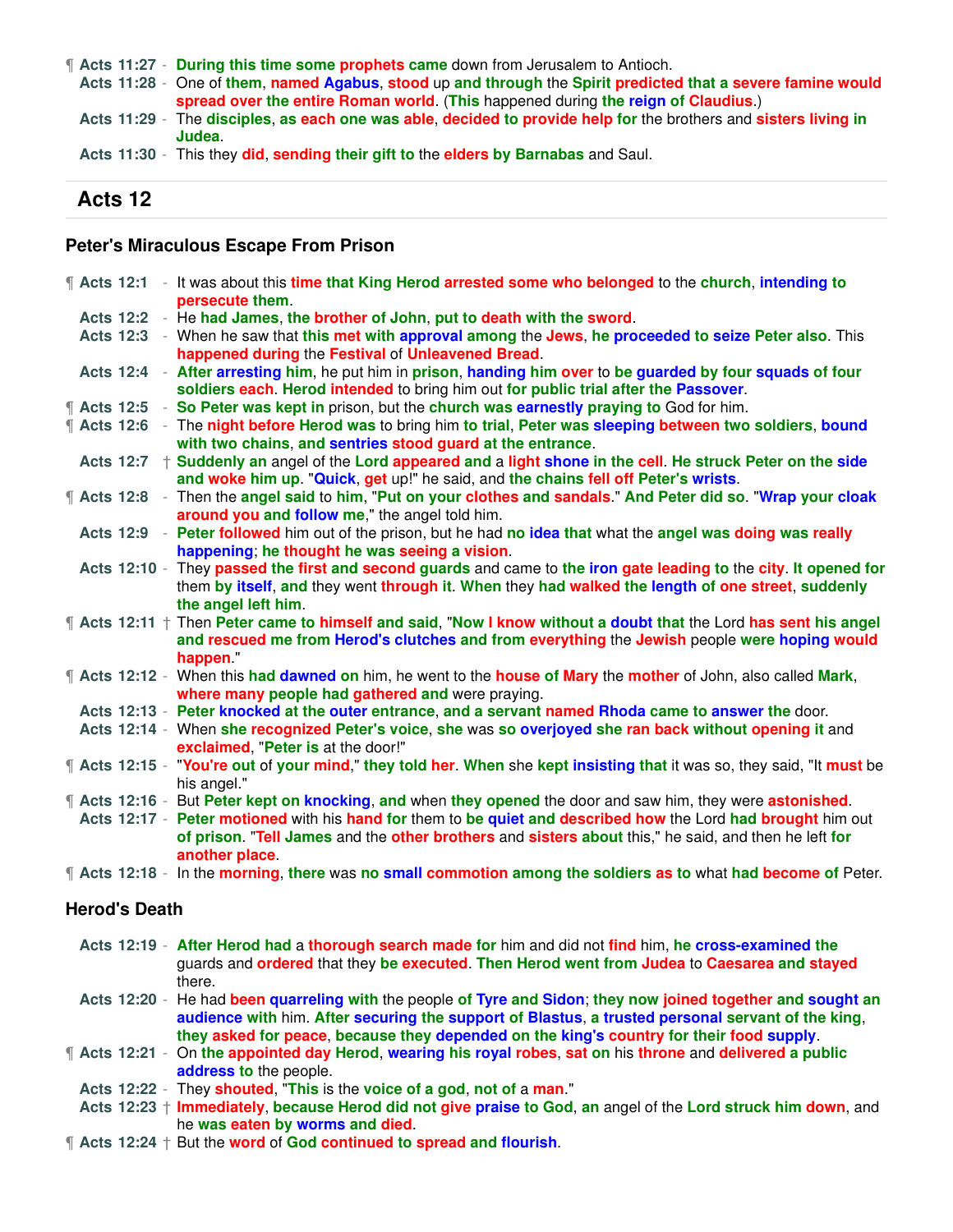#### **Barnabas and Saul Sent Off**

¶ **Acts 12:25** - **When Barnabas** and **Saul had finished their mission**, **they returned from Jerusalem**, **taking with them John**, also called Mark.

# **Acts 13**

|                  | <b>f</b> Acts 13:1 - Now in the church at Antioch there were prophets and teachers: Barnabas, Simeon called Niger, |
|------------------|--------------------------------------------------------------------------------------------------------------------|
|                  | Lucius of Cyrene, Manaen (who had been brought up with Herod the tetrarch) and Saul.                               |
|                  | Acts 13:2 - While they were worshiping the Lord and fasting, the Holy Spirit said, "Set apart for me Barnabas and  |
|                  | Saul for the work to which I have called them."                                                                    |
|                  | Acts 13:3 - So after they had fasted and prayed, they placed their hands on them and sent them off.                |
| <b>On Cyprus</b> |                                                                                                                    |

- ¶ **Acts 13:4 The two** of **them**, **sent on** their **way by** the Holy **Spirit**, **went** down **to Seleucia and** sailed from there **to Cyprus**.
- **Acts 13:5** When they **arrived at Salamis**, **they proclaimed** the word of God in the **Jewish synagogues**. **John** was with them as **their helper**.
- ¶ **Acts 13:6** They traveled through the **whole island until they** came **to Paphos**. **There** they **met** a **Jewish sorcerer and false prophet named Bar-Jesus**,
	- **Acts 13:7** who **was an attendant of** the **proconsul**, **Sergius Paulus**. **The proconsul**, **an intelligent man**, **sent for Barnabas** and **Saul because he wanted** to hear the word of God.
	- **Acts 13:8 But Elymas the sorcerer** (**for that** is **what his name means**) **opposed them and tried** to **turn the proconsul from** the **faith**.
	- **Acts 13:9 Then Saul**, **who was also called Paul**, **filled** with the Holy Spirit, **looked straight at Elymas and** said,
	- **Acts 13:10** "You **are a child of** the **devil and an enemy of** everything that is **right**! **You** are **full** of all **kinds of deceit and trickery**. **Will you never stop perverting the right ways of** the Lord?
	- **Acts 13:11** Now the hand of the **Lord is against you**. **You are going** to **be blind for** a **time**, **not even able** to see **the light of** the **sun**." **Immediately mist and darkness came over him**, and **he groped about**, **seeking someone to lead him** by the hand.
	- **Acts 13:12** When the **proconsul saw** what had **happened**, **he believed**, **for** he was **amazed** at **the teaching about** the Lord.

# **In Pisidian Antioch**

- ¶ **Acts 13:13 From Paphos**, **Paul** and his **companions sailed to Perga in Pamphylia**, **where John left** them to **return** to Jerusalem.
	- **Acts 13:14 From Perga** they went on **to Pisidian Antioch**. **On** the **Sabbath they entered** the synagogue **and sat** down.
- **Acts 13:15** After **the reading from** the **Law and** the **Prophets**, **the leaders of** the **synagogue sent word to them**, **saying**, "**Brothers**, **if** you have **a word of exhortation for** the **people**, **please speak**."
- ¶ **Acts 13:16 Standing up**, **Paul motioned** with his hand and said: "Fellow **Israelites and you Gentiles who worship God**, **listen** to me!
- **Acts 13:17** The God of the people of **Israel chose our ancestors**; **he** made the **people prosper during their stay in Egypt**; **with mighty power he led** them out of that **country**;
- **Acts 13:18** for **about forty years he endured their conduct in** the **wilderness**;
- **Acts 13:19** and **he overthrew seven nations in Canaan**, **giving their land to his people as their inheritance**.
- **Acts 13:20** All **this took about 450 years**. "**After** this, God gave **them judges until** the time **of Samuel the** prophet.
- **Acts 13:21** Then the **people asked** for **a king**, **and** he gave **them Saul son of Kish**, **of the tribe of Benjamin**, **who ruled forty** years.
- **Acts 13:22** † **After removing Saul**, he **made David their king**. **God testified concerning him**: 'I **have found David son of Jesse**, **a man after my own heart**; **he** will **do everything** I **want him** to do.'
- ¶ **Acts 13:23** † "From this **man's descendants God has brought** to **Israel the Savior Jesus**, as he promised.
- **Acts 13:24 Before** the coming of **Jesus**, **John preached repentance and baptism** to all the people of Israel.
- **Acts 13:25** † **As John was completing his work**, **he** said: '**Who do** you **suppose I am**? **I** am **not the one you** are **looking for**. **But there is one** coming **after me whose sandals I** am **not worthy to untie**.'
- ¶ **Acts 13:26** † "**Fellow children of Abraham and you God-fearing Gentiles**, **it** is to **us that this message of salvation has** been sent.
	- **Acts 13:27** The people **of Jerusalem** and **their rulers did not recognize Jesus**, **yet in condemning him they fulfilled the words** of the **prophets that are read every** Sabbath.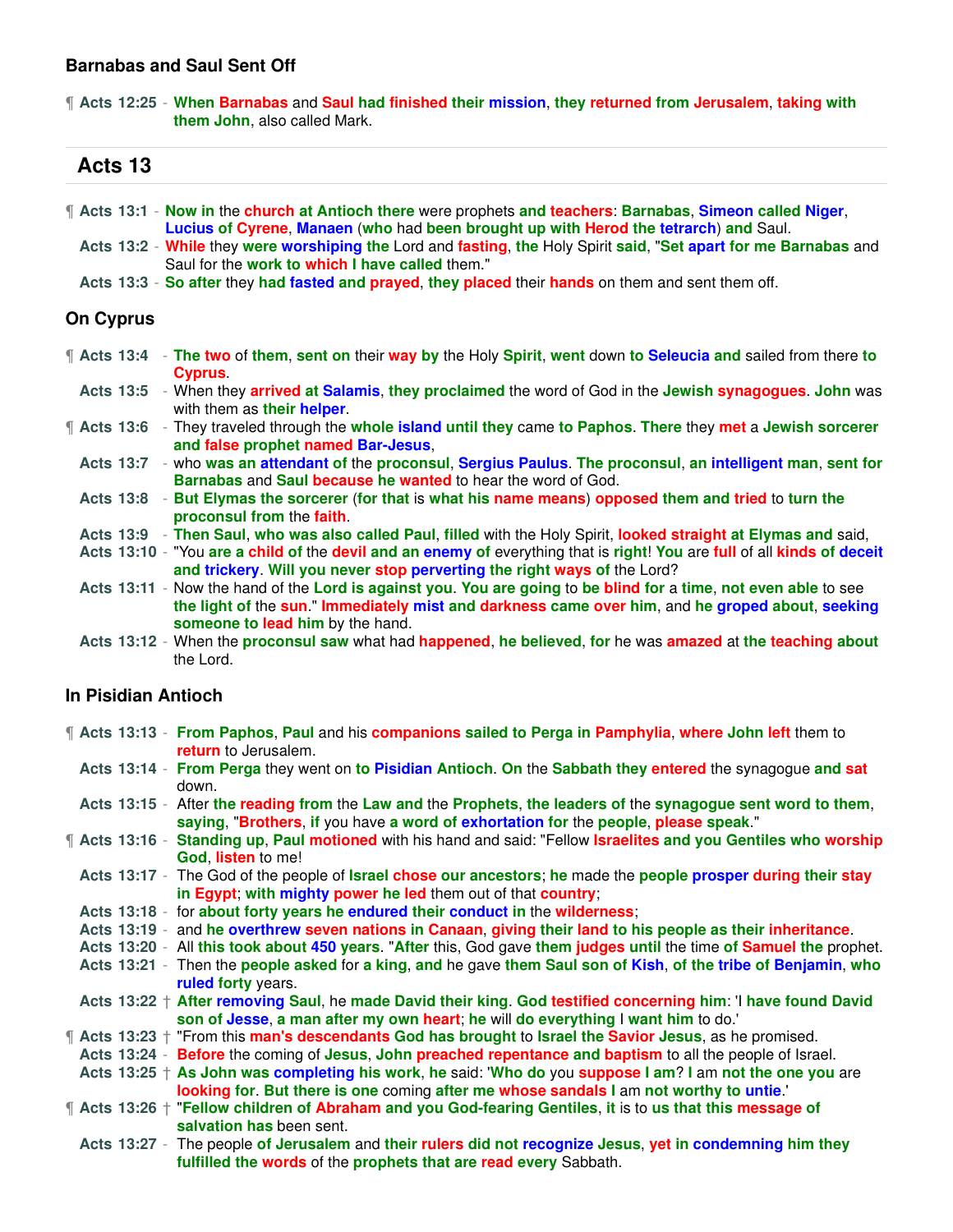|  |  | Acts 13:28 - Though they found no proper ground for a death sentence, they asked Pilate to have him executed.<br>Acts 13:29 - When they had carried out all that was written about him, they took him down from the cross and laid |
|--|--|------------------------------------------------------------------------------------------------------------------------------------------------------------------------------------------------------------------------------------|
|  |  | him in a tomb.                                                                                                                                                                                                                     |
|  |  | Acts 13:30 $+$ But God raised him from the dead,                                                                                                                                                                                   |
|  |  | Acts 13:31 $+$ and for many days he was seen by those who had traveled with him from Galilee to Jerusalem. They                                                                                                                    |
|  |  | are now his witnesses to our people.                                                                                                                                                                                               |
|  |  | Acts 13:32 - "We tell you the good news: What God promised our ancestors                                                                                                                                                           |
|  |  | Acts 13:33 + he has fulfilled for us, their children, by raising up Jesus. As it is written in the second Psalm: "You<br>are my son; today I have become your father.'                                                             |
|  |  | ¶ Acts 13:34 † God raised him from the dead so that he will never be subject to decay. As God has said, "I will give                                                                                                               |
|  |  | you the holy and sure blessings promised to David.'                                                                                                                                                                                |
|  |  | "  Acts 13:35 - So it is also stated elsewhere: "You will not let your holy one see decay."                                                                                                                                        |
|  |  | ¶ Acts 13:36 † "Now when David had served God's purpose in his own generation, he fell asleep; he was buried<br>with his ancestors and his body decayed.                                                                           |
|  |  | Acts $13:37 +$ But the one whom God raised from the dead did not see decay.                                                                                                                                                        |
|  |  | ¶ Acts 13:38 † "Therefore, my friends, I want you to know that through Jesus the forgiveness of sins is proclaimed                                                                                                                 |
|  |  | to you.                                                                                                                                                                                                                            |
|  |  | Acts 13:39 + Through him everyone who believes is set free from every sin, a justification you were not able to                                                                                                                    |
|  |  | obtain under the law of Moses.                                                                                                                                                                                                     |
|  |  | Acts 13:40 - Take care that what the prophets have said does not happen to you:                                                                                                                                                    |
|  |  | The Acts 13:41 - "Look, you scoffers, wonder and perish, for I am going to do something in your days that you                                                                                                                      |
|  |  | would never believe, even if someone told you."                                                                                                                                                                                    |
|  |  | The Acts 13:42 - As Paul and Barnabas were leaving the synagogue, the people invited them to speak further about                                                                                                                   |
|  |  | these things on the next Sabbath.                                                                                                                                                                                                  |
|  |  | Acts 13:43 - When the congregation was dismissed, many of the Jews and devout converts to Judaism followed                                                                                                                         |
|  |  | Paul and Barnabas, who talked with them and urged them to continue in the grace of God.                                                                                                                                            |
|  |  | <b>f</b> Acts 13:44 - On the next Sabbath almost the whole city gathered to hear the word of the Lord.                                                                                                                             |
|  |  | Acts 13:45 - When the Jews saw the crowds, they were filled with jealousy. They began to contradict what Paul                                                                                                                      |
|  |  | was saying and heaped abuse on him.                                                                                                                                                                                                |
|  |  | <b>f</b> Acts 13:46 - Then Paul and Barnabas answered them boldly: "We had to speak the word of God to you first. Since                                                                                                            |
|  |  | you reject it and do not consider yourselves worthy of eternal life, we now turn to the Gentiles.                                                                                                                                  |
|  |  | Acts 13:47 $+$ For this is what the Lord has commanded us: "I have made you a light for the Gentiles, that you may                                                                                                                 |
|  |  | bring salvation to the ends of the earth."                                                                                                                                                                                         |
|  |  | $\parallel$ Acts 13:48 $\pm$ When the Gentiles heard this, they were glad and honored the word of the Lord; and all who were                                                                                                       |
|  |  | appointed for eternal life believed.                                                                                                                                                                                               |
|  |  | <b>1</b> Acts 13:49 - The word of the Lord spread through the whole region.                                                                                                                                                        |
|  |  | Acts 13:50 - But the Jewish leaders incited the God-fearing women of high standing and the leading men of the                                                                                                                      |
|  |  | city. They stirred up persecution against Paul and Barnabas, and expelled them from their region.                                                                                                                                  |
|  |  | Acts 13:51 - So they shook the dust off their feet as a warning to them and went to lconium.                                                                                                                                       |
|  |  | Acts 13:52 - And the <b>disciples</b> were filled with joy and with the Holy Spirit.                                                                                                                                               |

### **Acts 14**

#### **In Iconium**

| Therm 2.14:1 - At Iconium Paul and Barnabas went as usual into the Jewish synagogue. There they spoke so |
|----------------------------------------------------------------------------------------------------------|
| effectively that a great number of Jews and Greeks believed.                                             |

- **Acts 14:2** But the Jews **who refused** to **believe stirred** up the **other Gentiles and poisoned their minds against** the **brothers**.
- **Acts 14:3** † So Paul and **Barnabas spent considerable time there**, **speaking boldly for** the Lord, **who confirmed the message** of **his grace by enabling them to perform signs** and **wonders**.
- **Acts 14:4** The **people** of the **city were divided**; **some sided with** the **Jews**, **others with** the apostles.

**Acts 14:5** - There was **a plot afoot among both Gentiles and Jews**, **together with their leaders**, **to mistreat them and stone** them.

**Acts 14:6** - But they **found out about it and fled** to the **Lycaonian cities of Lystra and Derbe** and to **the surrounding country**,

**Acts 14:7** - where they **continued** to **preach** the gospel.

#### **In Lystra and Derbe**

¶ **Acts 14:8** - **In Lystra there sat a** man who was **lame**. **He** had **been that way from birth and had never walked**.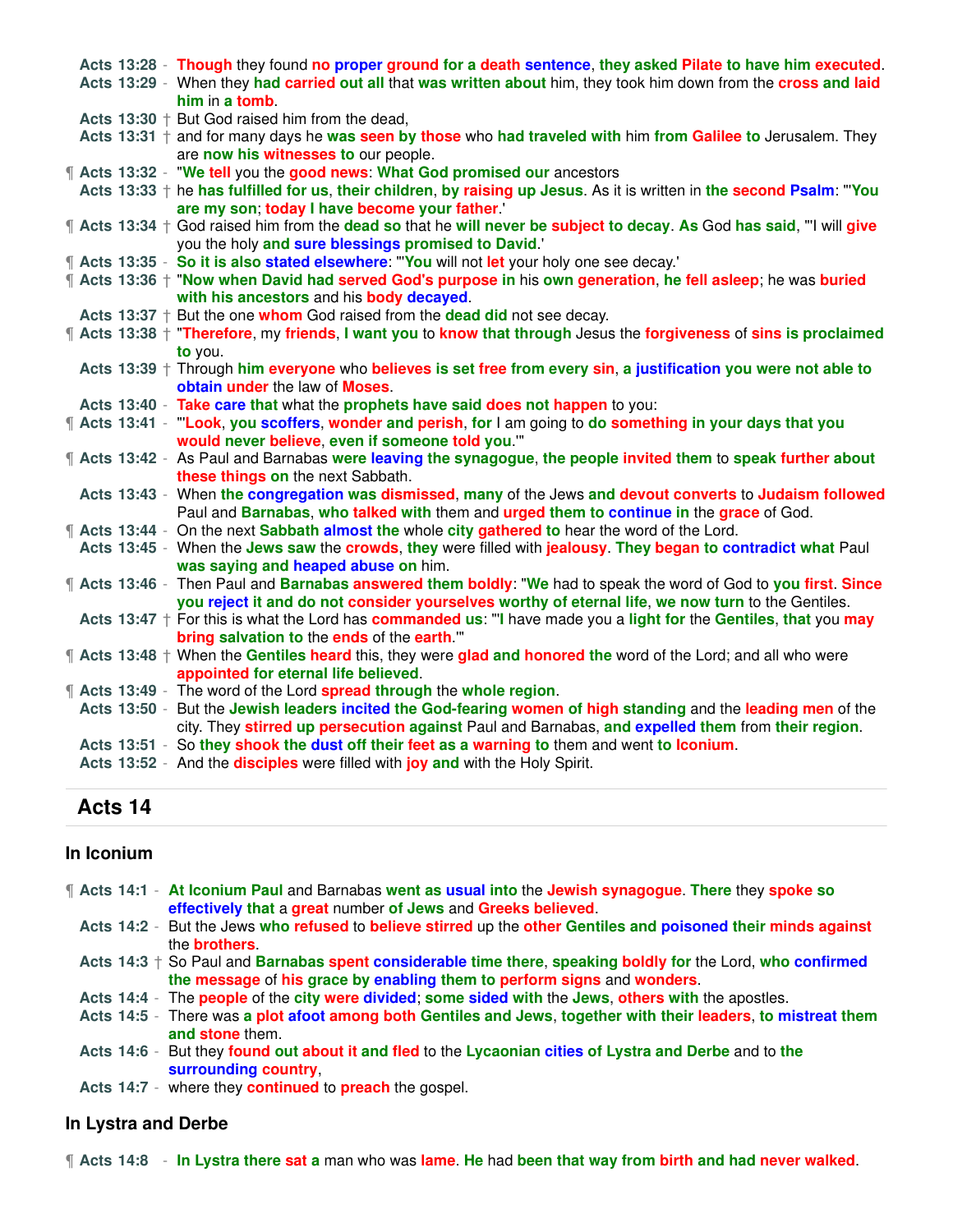|  | Acts 14:9 - He listened to Paul as he was speaking. Paul looked directly at him, saw that he had faith to be<br>healed                                                                                                                                           |  |
|--|------------------------------------------------------------------------------------------------------------------------------------------------------------------------------------------------------------------------------------------------------------------|--|
|  | Acts 14:10 - and called out, "Stand up on your feet!" At that, the man jumped up and began to walk.                                                                                                                                                              |  |
|  | <b>f</b> Acts 14:11 - When the crowd saw what Paul had done, they shouted in the Lycaonian language, "The gods have<br><b>come</b> down to <b>us</b> in human form!"                                                                                             |  |
|  | Acts 14:12 - Barnabas they called Zeus, and Paul they called Hermes because he was the chief speaker.                                                                                                                                                            |  |
|  | Acts 14:13 - The priest of Zeus, whose temple was just outside the city, brought bulls and wreaths to the city<br>gates because he and the crowd wanted to offer sacrifices to them.                                                                             |  |
|  | <b>f</b> Acts 14:14 - But when the apostles Barnabas and Paul heard of this, they tore their clothes and rushed out into<br>the crowd, shouting:                                                                                                                 |  |
|  | Acts 14:15 $+$ "Friends, why are you doing this? We too are only human, like you. We are bringing you good<br>news, telling you to turn from these worthless things to the living God, who made the heavens and<br>the earth and the sea and everything in them. |  |
|  | Acts $14:16 + \ln \ln \text{past}$ , he let all nations go their own way.                                                                                                                                                                                        |  |
|  | Acts $14:17 +$ Yet he has not left himself without testimony: He has shown kindness by giving you rain from<br>heaven and crops in their seasons; he provides you with plenty of food and fills your hearts with<br>iov "                                        |  |
|  | Acts 14:18 - Even with these words, they had difficulty keeping the crowd from sacrificing to them.                                                                                                                                                              |  |
|  | <b>f</b> Acts 14:19 - Then some Jews came from Antioch and Iconium and won the crowd over. They stoned Paul and<br>dragged him outside the city, thinking he was dead.                                                                                           |  |
|  | Acts 14:20 - But after the disciples had gathered around him, he got up and went back into the city. The next day<br>he and <b>Barnabas left for Derbe.</b>                                                                                                      |  |

# **The Return to Antioch in Syria**

|  | <b>f</b> Acts 14:21 - They preached the gospel in that city and won a large number of disciples. Then they returned to                                                                          |
|--|-------------------------------------------------------------------------------------------------------------------------------------------------------------------------------------------------|
|  | Lystra, Iconium and Antioch,                                                                                                                                                                    |
|  | Acts 14:22 - strengthening the disciples and encouraging them to remain true to the faith. "We must go through                                                                                  |
|  | many hardships to enter the kingdom of God," they said.                                                                                                                                         |
|  | Acts $14:23 +$ Paul and Barnabas appointed elders for them in each church and, with prayer and fasting,                                                                                         |
|  | committed them to the Lord, in whom they had put their trust.                                                                                                                                   |
|  | Acts 14:24 - After going through Pisidia, they came into Pamphylia,                                                                                                                             |
|  | Acts 14:25 - and when they had preached the word in Perga, they went down to Attalia.                                                                                                           |
|  | Therefore the Matism of the year of God for the grade of God for the Safabrah Atlas 14:26 - From Attalia they sailed back to Antioch, where they had been committed to the grace of God for the |
|  | work they had now completed.                                                                                                                                                                    |
|  | Acts $14:27 \dagger$ On arriving there, they gathered the church together and reported all that God had done through them                                                                       |
|  | and how he had opened a door of faith to the Gentiles.                                                                                                                                          |
|  | Acts 14:28 - And they stayed there a long time with the disciples.                                                                                                                              |
|  |                                                                                                                                                                                                 |

# **Acts 15**

### **The Council at Jerusalem**

| <b>f</b> Acts 15:1    | - Certain people came down from Judea to Antioch and were teaching the believers: "Unless you are                                                                                                                                         |
|-----------------------|-------------------------------------------------------------------------------------------------------------------------------------------------------------------------------------------------------------------------------------------|
|                       | circumcised, according to the custom taught by Moses, you cannot be saved."                                                                                                                                                               |
|                       | Acts 15:2 - This brought Paul and Barnabas into sharp dispute and debate with them. So Paul and Barnabas<br>were appointed, along with some other believers, to go up to Jerusalem to see the apostles and<br>elders about this question. |
|                       | Acts 15:3 - The church sent them on their way, and as they traveled through Phoenicia and Samaria, they told                                                                                                                              |
|                       | how the Gentiles had been converted. This news made all the believers very glad.                                                                                                                                                          |
|                       | Acts 15:4 - When they came to Jerusalem, they were welcomed by the church and the apostles and elders, to<br>whom they reported everything God had done through them.                                                                     |
| <b>f</b> Acts 15:5    | Then some of the believers who <b>belonged</b> to the <b>party</b> of the Pharisees stood up and said, "The<br>$\sim$                                                                                                                     |
|                       | Gentiles must be circumcised and required to keep the law of Moses."                                                                                                                                                                      |
| $\parallel$ Acts 15:6 | - The apostles and elders met to consider this question.                                                                                                                                                                                  |
| <b>Acts 15:7</b>      | $+$ After much discussion, Peter got up and addressed them: "Brothers, you know that some time ago                                                                                                                                        |
|                       | God made a choice among you that the Gentiles might hear from my lips the message of the gospel<br>and believe.                                                                                                                           |
|                       | Acts 15:8 $+$ God, who knows the heart, showed that he accepted them by giving the Holy Spirit to them, just as<br>he <b>did to</b> us.                                                                                                   |
|                       | Acts 15:9 - He did not discriminate between us and them, for he purified their hearts by faith.                                                                                                                                           |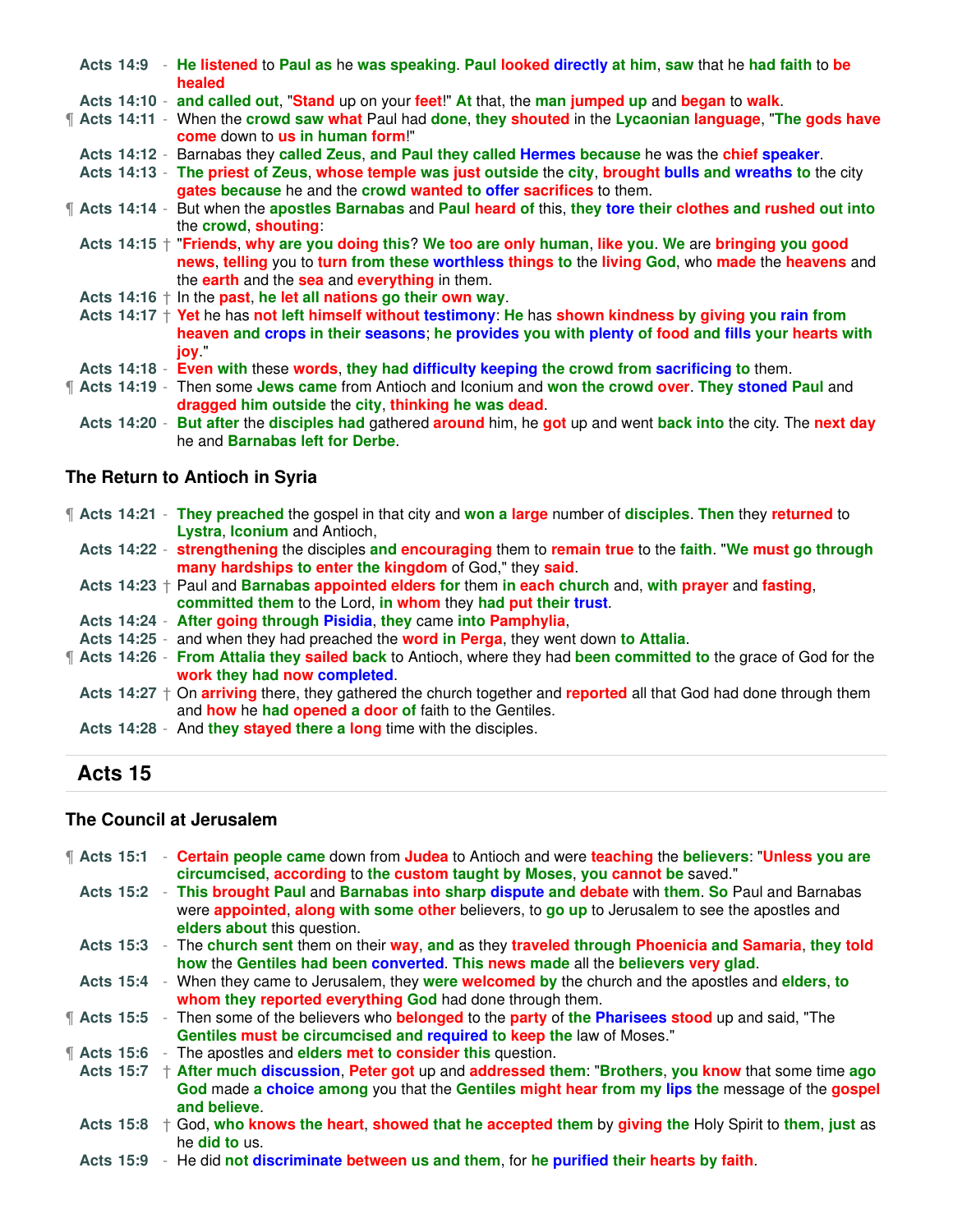Acts 15:10  $+$  Now then, why do you try to test God by putting on the necks of Gentiles a yoke that neither we **nor our ancestors have been able to bear**? **Acts 15:11** † **No**! **We believe it is through** the grace of our Lord **Jesus that** we **are saved**, **just** as they are." ¶ **Acts 15:12** - The **whole assembly became silent as they listened** to Barnabas and **Paul telling about** the **signs** and **wonders God** had **done among** the **Gentiles through** them. **Acts 15:13** - When **they finished**, **James spoke up**. "**Brothers**," **he said**, "**listen** to **me**. **Acts 15:14** - **Simon has described to** us how **God first intervened to choose a people for his name from** the Gentiles. **Acts 15:15** - The **words** of the **prophets are in agreement with this**, **as** it is **written**: ¶ **Acts 15:16** † "'After **this I will return and rebuild David's fallen tent**. **Its ruins I will rebuild**, **and I will restore it**, **Acts 15:17** † that the **rest of mankind may seek the Lord**, **even all** the Gentiles **who bear my name**, **says** the Lord, who **does these** things'-- **Acts 15:18** - **things known from long** ago. ¶ **Acts 15:19** - "It is **my judgment**, **therefore**, **that** we should **not make it difficult for** the Gentiles who **are turning to** God. **Acts 15:20** - **Instead we should write to them**, **telling** them to abstain from **food polluted by idols**, from sexual **immorality**, **from** the meat of strangled animals and from blood. **Acts 15:21** - For the law of **Moses has been preached in** every **city from the earliest times and is read in** the **synagogues on every Sabbath**."

#### **The Council's Letter to Gentile Believers**

¶ **Acts 15:22** - Then the apostles and **elders**, **with** the whole **church**, **decided** to choose some of their **own men** and send them to **Antioch with Paul** and Barnabas. They **chose Judas** (**called Barsabbas**) **and Silas**, **men** who **were leaders among** the believers. **Acts 15:23** - With them they **sent the following letter**: **The** apostles and **elders**, **your brothers**, **To the Gentile believers** in **Antioch**, **Syria** and **Cilicia**: **Greetings**. ¶ **Acts 15:24** - We have **heard** that **some went out** from **us without our authorization and disturbed you**, **troubling your minds by** what they said. **Acts 15:25** - **So we all agreed to** choose some men and send them to you with **our dear friends Barnabas** and Paul-- **Acts 15:26** - men who **have risked their lives for** the name of our Lord Jesus **Christ**. **Acts 15:27** - **Therefore we are sending Judas** and **Silas to confirm by word of mouth what** we **are writing**. **Acts 15:28** † **It seemed good to** the Holy Spirit and to **us not to burden you with anything beyond the following requirements**: **Acts 15:29** † You **are to** abstain from **food sacrificed to idols**, from **blood**, **from** the meat of strangled animals and from sexual **immorality**. **You** will **do well to avoid these things**. **Farewell**. ¶ **Acts 15:30** - So the **men were** sent **off and** went down to Antioch, where they **gathered** the church **together** and **delivered the letter**. **Acts 15:31** - The **people read it** and were **glad for its encouraging message**. **Acts 15:32** - Judas and **Silas**, **who themselves were prophets**, **said much to encourage and strengthen the** believers. **Acts 15:33** - After **spending** some time **there**, they were sent **off by** the **believers with the blessing of peace to** return to **those** who **had sent** them. **Acts 15:35** - But Paul and **Barnabas remained** in Antioch, where **they and many others taught and preached** the word of the Lord. **Disagreement Between Paul and Barnabas** ¶ **Acts 15:36** - Some **time later Paul** said to **Barnabas**, "**Let us go back and visit** the believers in all the **towns where we preached** the word of the Lord **and see how they are doing**." **Acts 15:37** - **Barnabas wanted** to **take John**, **also** called **Mark**, **with** them, **Acts 15:38** - but **Paul did** not **think it wise to** take **him**, **because** he **had deserted them** in **Pamphylia and** had **not**

**continued with** them in the **work**. **Acts 15:39** - They **had such a sharp disagreement that they parted company**. **Barnabas took Mark and sailed for**

**Cyprus**, **Acts 15:40** - but **Paul chose Silas and left**, **commended by** the believers to the grace of the Lord.

**Acts 15:41** - He went **through Syria** and **Cilicia**, **strengthening** the **churches**.

#### **Acts 16**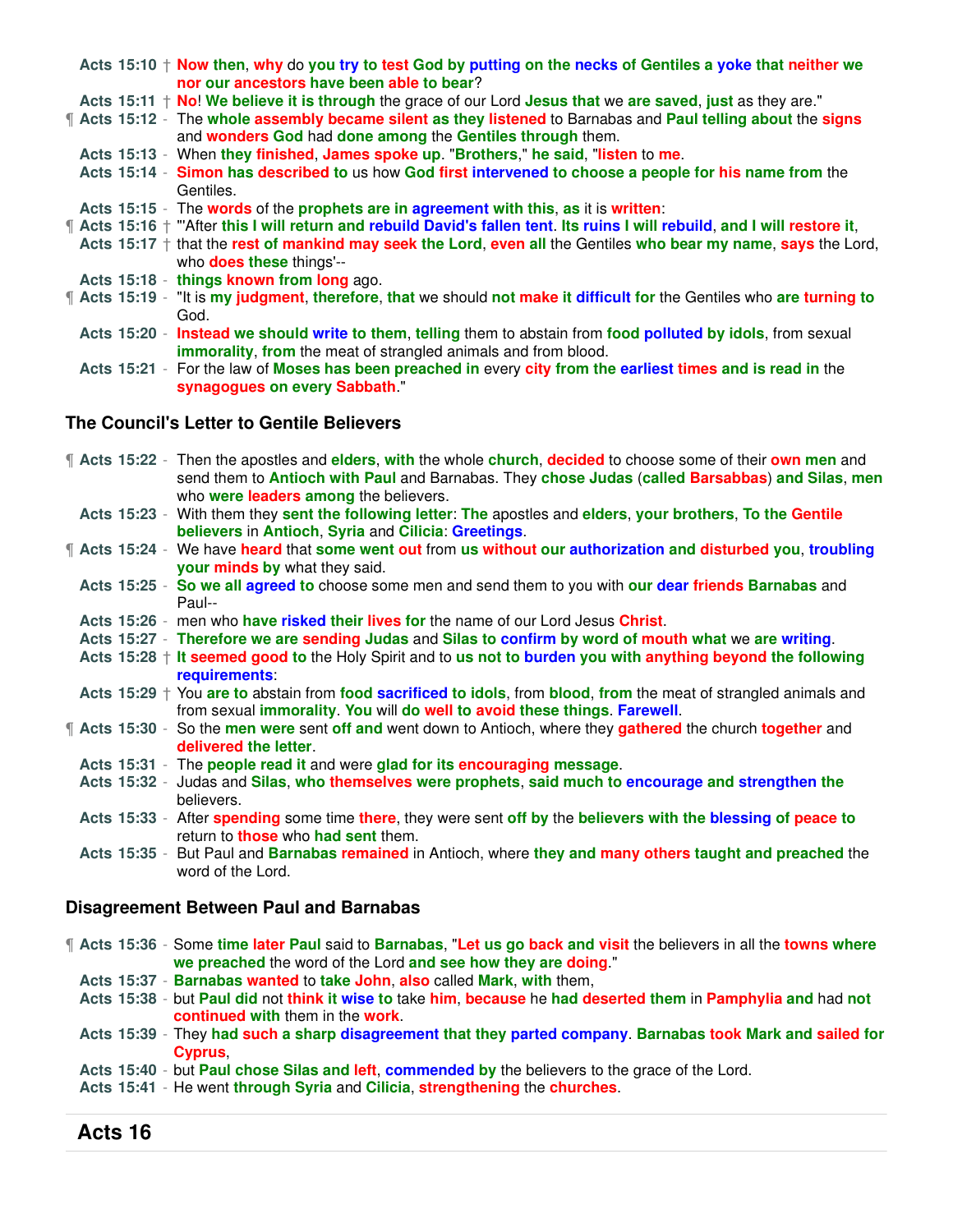### **Timothy Joins Paul and Silas**

- ¶ **Acts 16:1 Paul came to Derbe** and **then to Lystra**, **where a disciple named Timothy lived**, **whose mother was Jewish and** a **believer but whose father** was a Greek.
- **Acts 16:2** The **believers at Lystra** and **Iconium spoke well of** him.
- **Acts 16:3** Paul **wanted** to **take him along on the journey**, **so he circumcised** him because of the Jews who lived in that **area**, **for** they **all knew** that his father was a Greek.
- **Acts 16:4** † **As** they traveled **from town to town**, **they delivered the decisions reached by** the **apostles** and **elders in Jerusalem for** the **people** to **obey**.
- **Acts 16:5** † So the **churches were strengthened in** the **faith** and **grew daily** in **numbers**.

#### **Paul's Vision of the Man of Macedonia**

- ¶ **Acts 16:6** Paul and his **companions traveled throughout** the **region of Phrygia and Galatia**, **having been kept by** the **Holy Spirit from preaching** the word in the **province** of **Asia**.
	- **Acts 16:7** When they came to **the border of Mysia**, **they tried** to **enter Bithynia**, **but** the Spirit of **Jesus would not allow them** to.
	- **Acts 16:8** So they **passed by Mysia and** went down **to Troas**.
	- **Acts 16:9 During** the **night Paul** had a **vision of** a **man of Macedonia standing and begging him**, "**Come over** to Macedonia **and help us**."
	- **Acts 16:10** After Paul had **seen** the **vision**, **we got ready at once to leave for Macedonia**, **concluding that** God had **called us** to **preach** the **gospel to** them.

#### **Lydia's Conversion in Philippi**

- ¶ **Acts 16:11 From Troas we put out to sea** and **sailed straight for Samothrace**, **and** the **next day** we went on **to Neapolis**.
- **Acts 16:12** From **there we traveled to Philippi**, **a Roman colony and** the **leading city** of **that district of** Macedonia. And we **stayed there several** days.
- ¶ **Acts 16:13** On the **Sabbath we went outside** the **city gate to the river**, **where we expected to find a place** of prayer. **We sat** down and **began** to **speak** to the **women who** had **gathered there**.
	- **Acts 16:14** † **One** of **those listening was** a **woman from** the city **of Thyatira named Lydia**, **a dealer in purple cloth**. **She** was a **worshiper** of **God**. **The** Lord **opened her heart to respond to Paul's message**.
- **Acts 16:15** When **she and** the **members** of **her household** were **baptized**, **she invited us** to **her home**. "**If you consider me a believer in** the **Lord**," **she said**, "**come** and **stay at my** house." **And she persuaded us**.

#### **Paul and Silas in Prison**

¶ **Acts 16:16** - **Once when** we were **going** to the place of prayer, we **were met by a female slave who** had **a spirit by which she predicted the future**. **She earned a great deal of** money **for her owners by fortune-telling**. **Acts 16:17** - **She followed** Paul and the **rest** of **us**, **shouting**, "These men **are servants of** the **Most High God**, who

- **are telling** you the **way to** be saved." **Acts 16:18** - She **kept this up** for **many days**. **Finally Paul became so annoyed that he turned around** and said to the spirit, "In the **name** of Jesus **Christ I command** you to come out of **her**!" **At** that **moment the spirit left her**.
- ¶ **Acts 16:19 When her owners realized that their hope of making money was gone**, **they seized Paul** and Silas and **dragged them** into the **marketplace to face the authorities**.
- **Acts 16:20** They brought **them before** the magistrates and **said**, "**These** men **are Jews**, and **are throwing our city into an uproar**
- **Acts 16:21 by advocating customs unlawful for us Romans to accept or practice**."
- ¶ **Acts 16:22** The **crowd joined in the attack against** Paul and Silas, and the **magistrates ordered** them to **be stripped and beaten with rods**.
- **Acts 16:23** After they had **been severely flogged**, **they** were **thrown** into prison, and the **jailer was commanded to guard them carefully**.
- **Acts 16:24** When he **received these orders**, **he** put them in **the inner cell and fastened their feet** in **the stocks**.
- ¶ **Acts 16:25 About midnight Paul** and Silas were **praying and singing hymns to** God, and the **other prisoners were listening** to them.
	- **Acts 16:26 Suddenly there was such** a **violent earthquake that the foundations of** the **prison were shaken**. **At once all** the prison **doors flew open**, **and everyone's chains came loose**.
	- **Acts 16:27** The **jailer woke up**, and when he **saw** the prison **doors open**, **he drew his sword and** was about to **kill himself because** he **thought the prisoners had escaped**.
	- **Acts 16:28** But **Paul shouted**, "**Don't harm yourself**! **We** are all **here**!"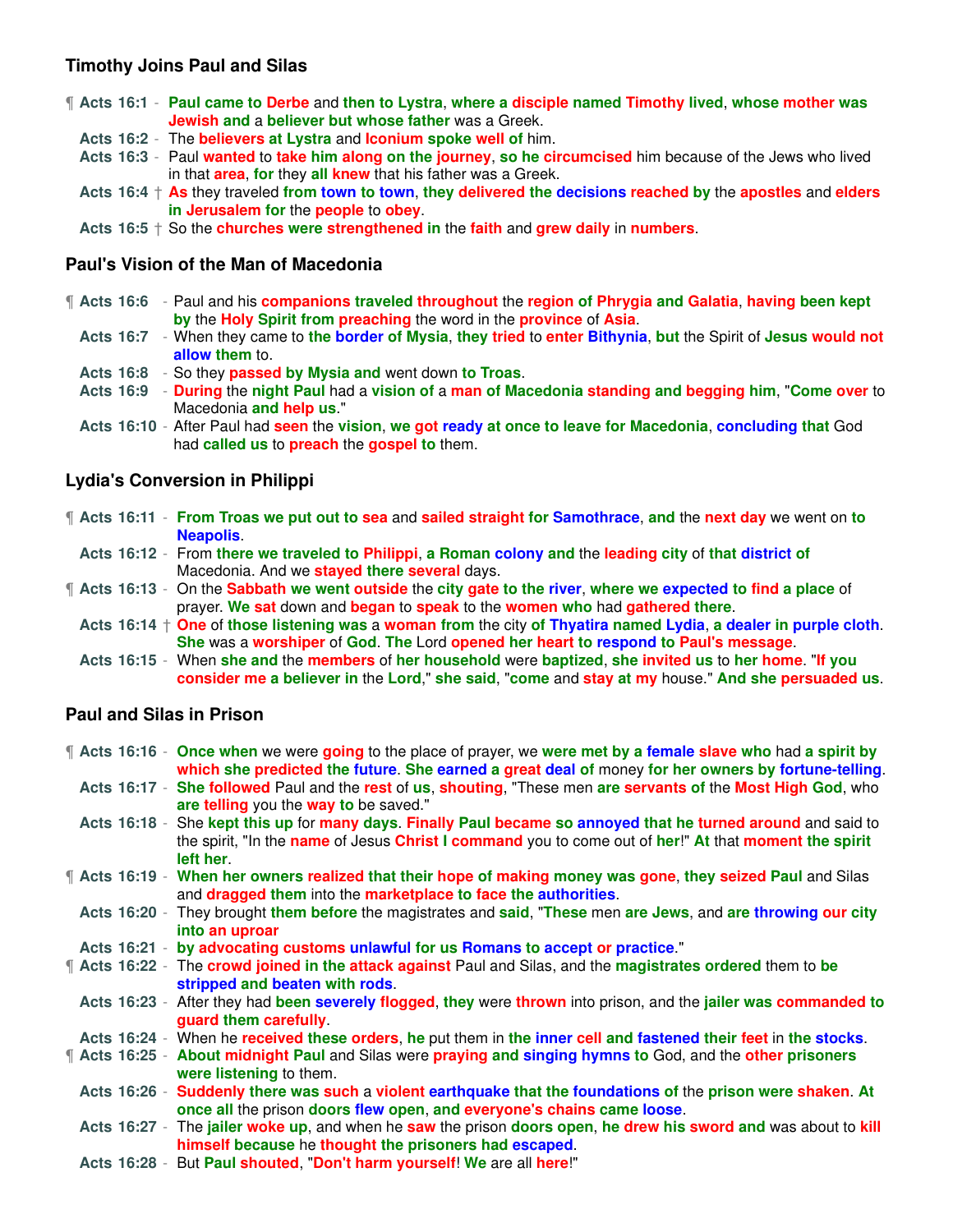|  |  | <b>f</b> Acts 16:29 - The jailer called for lights, rushed in and fell trembling before Paul and Silas.                 |
|--|--|-------------------------------------------------------------------------------------------------------------------------|
|  |  | Acts 16:30 - He then brought them out and asked, "Sirs, what must I do to be saved?"                                    |
|  |  | <b>f</b> Acts 16:31 + They replied, "Believe in the Lord Jesus, and you will be saved--you and your household."         |
|  |  | Acts 16:32 - Then they spoke the word of the Lord to him and to all the others in his house.                            |
|  |  | Acts 16:33 - At that hour of the night the jailer took them and washed their wounds; then immediately he and all        |
|  |  | his household were baptized.                                                                                            |
|  |  | Acts 16:34 - The jailer brought them into his house and set a meal before them; he was filled with joy because he       |
|  |  | had come to believe in God--he and his whole household.                                                                 |
|  |  | ¶ Acts 16:35 - When it was daylight, the magistrates sent their officers to the jailer with the order: "Release those   |
|  |  | men."                                                                                                                   |
|  |  | Acts 16:36 - The jailer told Paul, "The magistrates have ordered that you and Silas be released. Now you can            |
|  |  | leave. Go in peace."                                                                                                    |
|  |  | <b>f</b> Acts 16:37 - But Paul said to the officers: "They beat us publicly without a trial, even though we are Roman   |
|  |  | citizens, and threw us into prison. And now do they want to get rid of us quietly? No! Let them                         |
|  |  | come themselves and escort us out."                                                                                     |
|  |  | <b>f</b> Acts 16:38 - The officers reported this to the magistrates, and when they heard that Paul and Silas were Roman |
|  |  | citizens, they were alarmed.                                                                                            |
|  |  | Acts 16:39 - They came to appease them and escorted them from the prison, requesting them to leave the city.            |
|  |  | Acts 16:40 - After Paul and Silas came out of the prison, they went to Lydia's house, where they met with the           |
|  |  | brothers and sisters and encouraged them. Then they left.                                                               |
|  |  |                                                                                                                         |

### **Acts 17**

#### **In Thessalonica**

¶ **Acts 17:1** - When Paul and his **companions had passed through Amphipolis and Apollonia**, **they came to Thessalonica**, **where there** was a Jewish synagogue.

**Acts 17:2** † **As was his custom**, **Paul** went into the synagogue, and **on three Sabbath days** he reasoned with them from the Scriptures,

**Acts 17:3** † **explaining and proving** that the **Messiah had to suffer and rise from** the **dead**. "**This** Jesus I **am proclaiming to you is** the **Messiah**," **he** said.

- **Acts 17:4** Some of the Jews **were persuaded and joined Paul** and **Silas**, **as did a large** number **of God-fearing Greeks and quite a few prominent women**.
- ¶ **Acts 17:5 But other Jews** were **jealous**; **so they rounded up some bad characters from** the **marketplace**, **formed a mob and started a riot in** the city. **They rushed to Jason's house in search of** Paul and **Silas in order** to **bring them** out to the crowd.
	- **Acts 17:6** But when they did not find them, **they dragged Jason** and some other **believers before** the city **officials**, **shouting**: "**These** men who **have caused trouble all over** the **world have now come here**,
	- **Acts 17:7 and Jason has welcomed them** into his house. They are **all defying Caesar's decrees**, **saying** that there **is another king**, **one called Jesus**."
	- **Acts 17:8** When they heard this, the crowd and the city **officials were thrown into turmoil**.
- **Acts 17:9** Then they **made Jason** and the **others post bond and let** them **go**.

#### **In Berea**

- ¶ **Acts 17:10** As soon as it **was night**, the **believers sent** Paul and **Silas away to Berea**. **On arriving** there, they went to the Jewish synagogue.
	- **Acts 17:11** † Now **the Berean Jews were of more noble character than those** in **Thessalonica**, **for** they **received** the **message with great eagerness and examined the Scriptures every** day to **see if what** Paul **said was true**.
- **Acts 17:12** As a **result**, **many** of **them believed**, **as did also** a number **of prominent Greek women** and **many Greek men**.
- ¶ **Acts 17:13** But when the Jews in **Thessalonica learned that** Paul was preaching the **word** of **God at Berea**, **some** of **them went there too**, **agitating the crowds and stirring them up**.
- **Acts 17:14** The **believers immediately sent Paul to the coast**, **but Silas** and **Timothy stayed at** Berea.
- **Acts 17:15** Those **who escorted Paul brought** him **to Athens** and **then left with instructions for Silas** and **Timothy to join him** as soon **as possible**.

#### **In Athens**

¶ **Acts 17:16** - **While Paul was waiting for** them **in Athens**, **he was greatly distressed to** see that the city **was full of**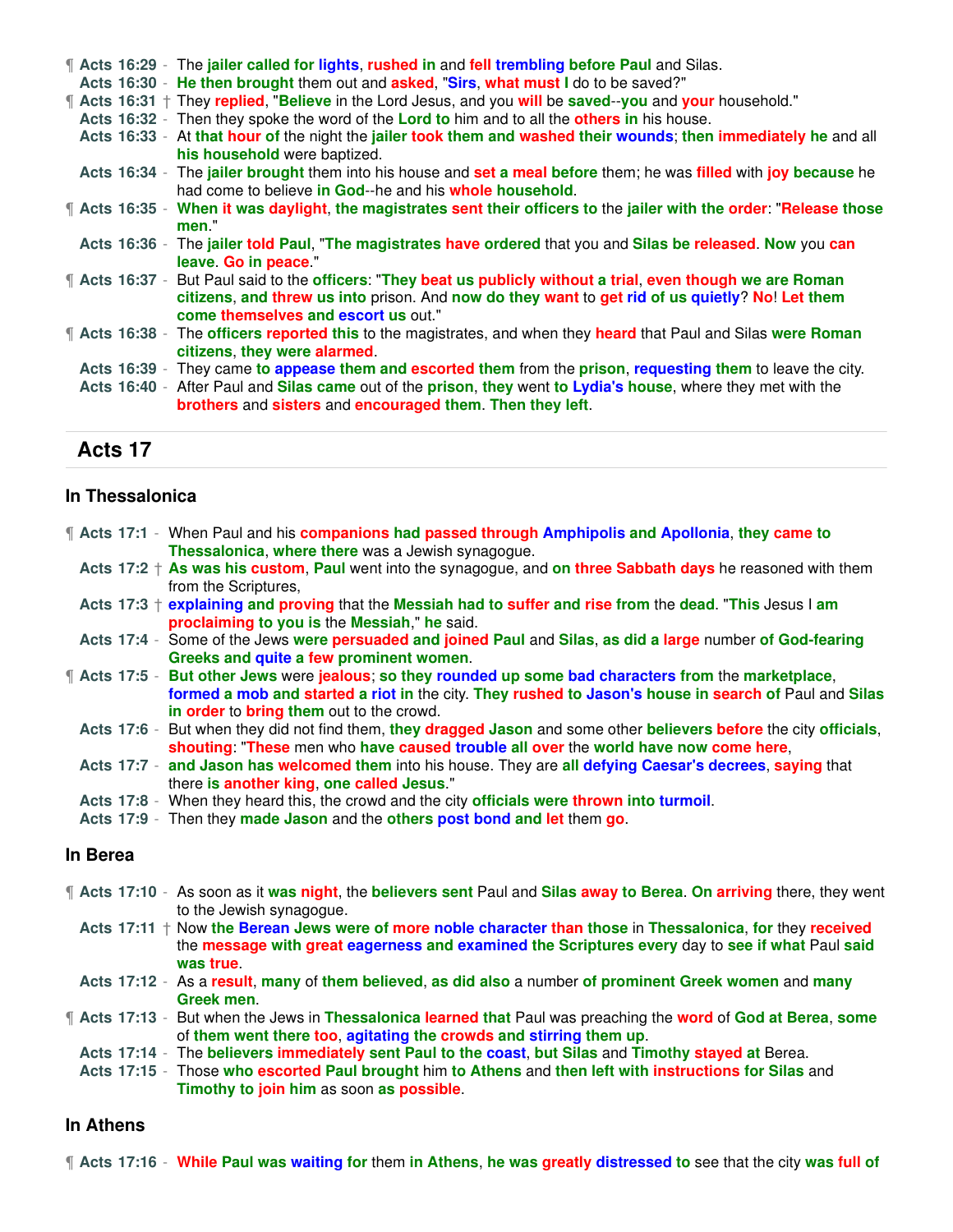**idols**.

|  | idols.                                                                                                                                                                               |
|--|--------------------------------------------------------------------------------------------------------------------------------------------------------------------------------------|
|  | Acts 17:17 - So he reasoned in the synagogue with both Jews and God-fearing Greeks, as well as in the                                                                                |
|  | marketplace day by day with those who happened to be there.                                                                                                                          |
|  | Acts 17:18 - A group of Epicurean and Stoic philosophers began to debate with him. Some of them asked,                                                                               |
|  | "What is this babbler trying to say?" Others remarked, "He seems to be advocating foreign gods."                                                                                     |
|  | They said this because Paul was preaching the good news about Jesus and the resurrection.                                                                                            |
|  | Acts 17:19 - Then they took him and brought him to a meeting of the Areopagus, where they said to him, "May we                                                                       |
|  | know what this new teaching is that you are presenting?                                                                                                                              |
|  | Acts 17:20 - You are bringing some strange ideas to our ears, and we would like to know what they mean."                                                                             |
|  | Acts 17:21 - (All the Athenians and the foreigners who lived there spent their time doing nothing but talking                                                                        |
|  | about and listening to the latest ideas.)                                                                                                                                            |
|  | The Acts 17:22 - Paul then stood up in the meeting of the Areopagus and said: "People of Athens! I see that in every                                                                 |
|  | way you are very religious.                                                                                                                                                          |
|  | Acts $17:23 +$ For as I walked around and looked carefully at your objects of worship, I even found an altar with                                                                    |
|  | this inscription: to an unknown god. So you are ignorant of the very thing you worship--and this is                                                                                  |
|  | what I am going to proclaim to you.                                                                                                                                                  |
|  | <b>f</b> Acts 17:24 + "The God who made the world and everything in it is the Lord of heaven and earth and does not live in                                                          |
|  | temples built by human hands.                                                                                                                                                        |
|  | Acts 17:25 + And he is not served by human hands, as if he needed anything. Rather, he himself gives everyone                                                                        |
|  | life and breath and everything else.                                                                                                                                                 |
|  | Acts 17:26 + From one man he made all the nations, that they should inhabit the whole earth; and he marked out                                                                       |
|  | their appointed times in history and the boundaries of their lands.                                                                                                                  |
|  | Acts $17:27 \dagger$ God did this so that they would seek him and perhaps reach out for him and find him, though he is                                                               |
|  | not far from any one of us.                                                                                                                                                          |
|  | Acts 17:28 + 'For in him we live and move and have our being.' As some of your own poets have said, 'We are                                                                          |
|  | his offspring."                                                                                                                                                                      |
|  | <b>f</b> Acts 17:29 + "Therefore since we are God's offspring, we should not think that the divine being is like gold or<br>silver or stone-an image made by human design and skill. |
|  | Acts $17:30 + \ln \theta$ in the past God overlooked such ignorance, but now he commands all people everywhere to                                                                    |
|  | repent.                                                                                                                                                                              |
|  | Acts $17:31 +$ For he has set a day when he will judge the world with justice by the man he has appointed. He has                                                                    |
|  | given proof of this to everyone by raising him from the dead."                                                                                                                       |
|  | The Acts 17:32 - When they heard about the resurrection of the dead, some of them sneered, but others said, "We want                                                                 |
|  | to hear you again on this subject."                                                                                                                                                  |
|  | Acts 17:33 - At that, Paul left the Council.                                                                                                                                         |
|  | Acts 17:34 - Some of the people became followers of Paul and believed. Among them was Dionysius, a member                                                                            |
|  | of the Areopagus, also a woman named Damaris, and a number of others.                                                                                                                |
|  |                                                                                                                                                                                      |

# **Acts 18**

# **In Corinth**

| $\P$ Acts 18:1   |                       | - After this, Paul left Athens and went to Corinth.                                                                     |
|------------------|-----------------------|-------------------------------------------------------------------------------------------------------------------------|
|                  |                       | Acts 18:2 - There he met a Jew named Aquila, a native of Pontus, who had recently come from Italy with his              |
|                  |                       | wife Priscilla, because Claudius had ordered all Jews to leave Rome. Paul went to see them,                             |
| <b>Acts 18:3</b> |                       | and because he was a tentmaker as they were, he stayed and worked with them.                                            |
|                  |                       | Acts 18:4 - Every Sabbath he reasoned in the synagogue, trying to persuade Jews and Greeks.                             |
|                  | $\parallel$ Acts 18:5 | - When Silas and Timothy came from Macedonia, Paul devoted himself exclusively to preaching,                            |
|                  |                       | testifying to the Jews that Jesus was the Messiah.                                                                      |
|                  |                       | Acts 18:6 - But when they opposed Paul and became abusive, he shook out his clothes in protest and said to              |
|                  |                       | them, "Your blood be on your own heads! I am innocent of it. From now on I will go to the Gentiles."                    |
|                  |                       | <b>f</b> Acts 18:7 - Then Paul left the synagogue and went next door to the house of Titius Justus, a worshiper of God. |
|                  |                       | Acts 18:8 - Crispus, the synagogue leader, and his entire household believed in the Lord; and many of the               |
|                  |                       | Corinthians who heard Paul believed and were baptized.                                                                  |
|                  |                       | ¶ Acts 18:9 ↑ One night the Lord spoke to Paul in a vision: "Do not be afraid; keep on speaking, do not be silent.      |
|                  |                       | Acts 18:10 $+$ For I am with you, and no one is going to attack and harm you, because I have many people in this        |
|                  |                       | <b>city</b>                                                                                                             |
|                  |                       | Acts 18:11 - So Paul stayed in Corinth for a year and a half, teaching them the word of God.                            |
|                  |                       | <b>f</b> Acts 18:12 - While Gallio was proconsul of Achaia, the Jews of Corinth made a united attack on Paul and        |
|                  |                       | <b>brought</b> him to the place of judgment.                                                                            |
|                  |                       | Acts 18:13 - "This man," they charged, "is persuading the people to worship God in ways contrary to the law."           |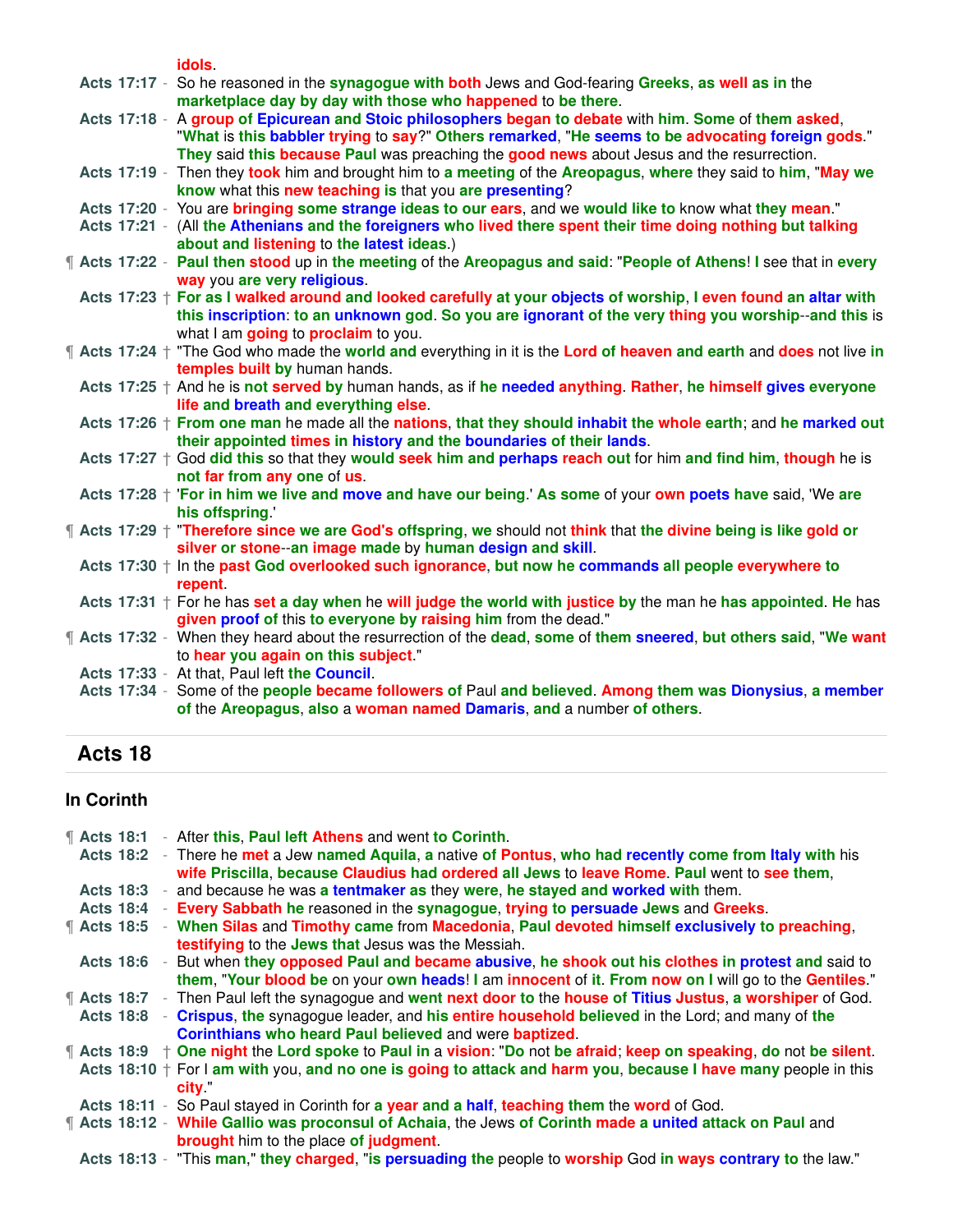- ¶ **Acts 18:14 Just** as Paul was about to **speak**, **Gallio said** to **them**, "**If you Jews were making a complaint about some misdemeanor or serious crime**, **it would be reasonable for me** to **listen** to you.
	- **Acts 18:15** But **since it involves questions about words and names and** your **own law**--**settle the matter yourselves**. **I** will not **be a judge of such things**."
	- **Acts 18:16** So **he drove them** off.
	- **Acts 18:17** Then the **crowd there turned on Sosthenes the** synagogue leader **and beat him in front of** the **proconsul**; **and Gallio showed no concern whatever**.

#### **Priscilla, Aquila and Apollos**

- ¶ **Acts 18:18** Paul **stayed on in** Corinth for some **time**. **Then** he left the brothers and sisters and sailed for **Syria**, **accompanied by Priscilla** and **Aquila**. **Before he sailed**, **he had his hair cut off at Cenchreae because** of **a vow he had taken**.
	- **Acts 18:19** They arrived at **Ephesus**, **where Paul left Priscilla** and **Aquila**. **He himself went into** the synagogue **and reasoned** with the Jews.
- **Acts 18:20** When they **asked** him **to spend more time** with them, **he declined**.
- **Acts 18:21 But as** he **left**, **he promised**, "**I** will come **back if** it **is God's will**." **Then he set sail from Ephesus**.
- **Acts 18:22** When **he landed at Caesarea**, **he** went **up** to **Jerusalem and greeted the church** and **then went down** to Antioch.
- ¶ **Acts 18:23** After **spending** some time in **Antioch**, **Paul set** out from there and **traveled from place to place throughout** the **region of Galatia and Phrygia**, **strengthening all** the disciples.
- ¶ **Acts 18:24 Meanwhile a** Jew **named Apollos**, **a** native **of Alexandria**, **came** to **Ephesus**. **He** was **a learned man**, **with** a **thorough knowledge of** the Scriptures.
- **Acts 18:25** He had **been instructed in** the way of the Lord, and he **spoke with great fervor and taught about Jesus accurately**, **though he knew only the baptism** of **John**.
- **Acts 18:26** He **began** to **speak boldly** in the **synagogue**. **When Priscilla** and **Aquila heard** him, **they invited him** to **their home and explained to** him the way of **God more adequately**.
- ¶ **Acts 18:27 When Apollos wanted** to go **to Achaia**, the brothers and **sisters encouraged him and wrote to** the **disciples there to welcome him**. **When** he arrived, he was a **great help to those who by grace had believed**.
	- **Acts 18:28** For **he vigorously refuted his Jewish opponents in public debate**, **proving from** the **Scriptures that** Jesus was the Messiah.

### **Acts 19**

#### **Paul in Ephesus**

|  |  | <b>f</b> Acts 19:1 - While Apollos was at Corinth, Paul took the road through the interior and arrived at Ephesus.<br>There he found some disciples                                                                                                      |
|--|--|----------------------------------------------------------------------------------------------------------------------------------------------------------------------------------------------------------------------------------------------------------|
|  |  | Acts 19:2 - and asked them, "Did you receive the Holy Spirit when you believed?" They answered, "No, we have<br>not even heard that there is a Holy Spirit."                                                                                             |
|  |  | <b>f</b> Acts 19:3 - So Paul asked, "Then what baptism did you receive?" "John's baptism," they replied.                                                                                                                                                 |
|  |  | $\parallel$ Acts 19:4 $\pm$ Paul said, "John's baptism was a baptism of repentance. He told the people to believe in the one<br>coming after him, that is, in Jesus."                                                                                    |
|  |  | Acts 19:5 - On hearing this, they were baptized in the name of the Lord Jesus.                                                                                                                                                                           |
|  |  | Acts 19:6 + When Paul placed his hands on them, the Holy Spirit came on them, and they spoke in tongues and<br>prophesied.                                                                                                                               |
|  |  | Acts 19:7 - There were about twelve men in all.                                                                                                                                                                                                          |
|  |  | $\parallel$ Acts 19:8 $\pm$ Paul entered the synagogue and spoke boldly there for three months, arguing persuasively about<br>the <b>kingdom</b> of God.                                                                                                 |
|  |  | Acts 19:9 - But some of them became obstinate; they refused to believe and publicly maligned the Way. So<br>Paul left them. He took the disciples with him and had discussions daily in the lecture hall of                                              |
|  |  | <b>Tyrannus.</b><br>Acts 19:10 - This went on for two years, so that all the Jews and Greeks who lived in the province of Asia heard                                                                                                                     |
|  |  | the word of the Lord.                                                                                                                                                                                                                                    |
|  |  | <b>f</b> Acts 19:11 + God did extraordinary miracles through Paul,                                                                                                                                                                                       |
|  |  | Acts $19:12 +$ so that even handkerchiefs and aprons that had touched him were taken to the sick, and their<br>illnesses were cured and the evil spirits left them.                                                                                      |
|  |  | <b>f</b> Acts 19:13 - Some Jews who went around driving out evil spirits tried to invoke the name of the Lord Jesus over<br>those who were demon-possessed. They would say, "In the name of the Jesus whom Paul<br>preaches, I command you to come out." |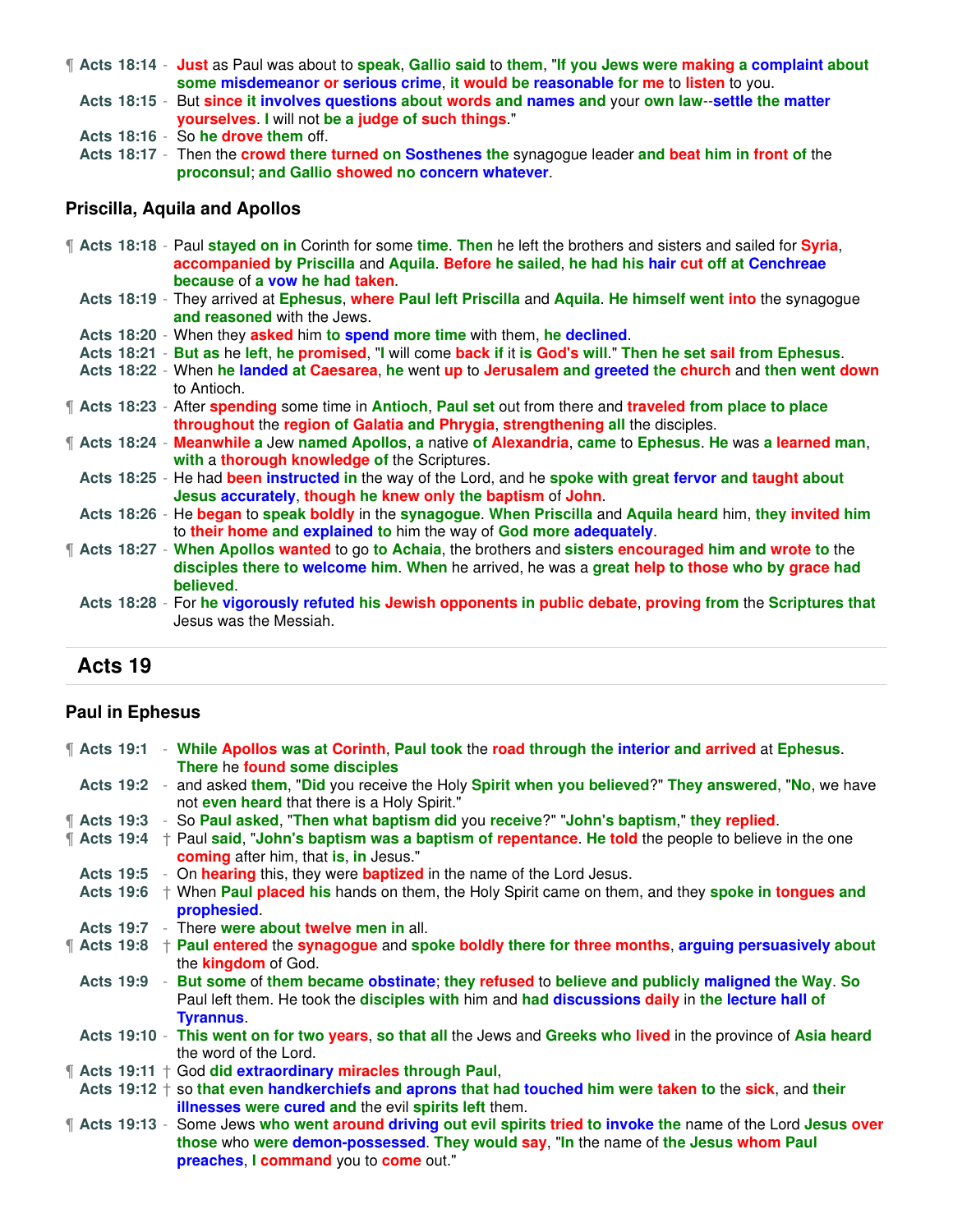**Acts 19:14** - **Seven sons of Sceva**, **a Jewish chief priest**, **were doing** this. **Acts 19:15** - One **day** the evil **spirit answered them**, "**Jesus** I **know**, **and Paul I know about**, **but who** are you?" **Acts 19:16** - Then the **man** who had the evil **spirit jumped on** them **and overpowered them all**. **He gave them such a beating that they ran out** of the **house naked and bleeding**. ¶ **Acts 19:17** † When this became **known** to the Jews and **Greeks living** in **Ephesus**, **they** were **all seized with fear**, and the name of the Lord Jesus **was held in high honor**. **Acts 19:18** † **Many** of those who **believed now came and openly confessed what** they had **done**. **Acts 19:19** - A **number who** had **practiced sorcery brought their scrolls together and burned them publicly**. **When they calculated the value of the scrolls**, **the total came to fifty thousand drachmas**. **Acts 19:20** † In this **way the** word of the Lord **spread widely and grew in power**. ¶ **Acts 19:21** - **After all** this had **happened**, **Paul decided** to **go** to **Jerusalem**, **passing through** Macedonia **and Achaia**. "**After** I have **been there**," he said, "**I must visit Rome also**." **Acts 19:22** - He sent two of **his helpers**, **Timothy and Erastus**, **to Macedonia**, **while** he **stayed** in the province of

#### **The Riot in Ephesus**

**Asia a little longer**.

¶ **Acts 19:23** - About that **time there arose a great disturbance about** the Way.

- **Acts 19:24 A silversmith named Demetrius**, **who made silver shrines of Artemis**, **brought** in **a lot of business for the craftsmen there**.
	- **Acts 19:25** He **called them together**, **along** with **the workers in related trades**, **and** said: "You **know**, **my friends**, **that we receive a good income from this business**.
	- **Acts 19:26** And you **see** and **hear how this fellow Paul has convinced and led astray large numbers** of **people here** in **Ephesus and in practically the whole province** of **Asia**. **He says that gods made by human hands are no gods at** all.
- **Acts 19:27** There **is danger not only that our trade will lose its good name**, **but also that** the temple of the **great goddess Artemis will be discredited**; **and the goddess herself**, **who is worshiped throughout** the province of **Asia and** the **world**, **will be robbed of her divine majesty**."
- ¶ **Acts 19:28** When they heard this, they were **furious** and **began shouting**: "**Great** is Artemis of the Ephesians!"
- **Acts 19:29 Soon the** whole city was in **an uproar**. **The people seized Gaius and Aristarchus**, **Paul's traveling companions from** Macedonia, and all of **them rushed into** the **theater together**.
- **Acts 19:30** Paul **wanted** to **appear** before the **crowd**, **but** the **disciples would** not **let** him.
- **Acts 19:31 Even some** of **the officials of** the **province**, **friends of** Paul, sent him a **message begging** him not **to venture into** the theater.
- ¶ **Acts 19:32** The **assembly was in confusion**: **Some were shouting one thing**, **some another**. **Most of** the **people did** not **even know why they were there**.
- **Acts 19:33** The Jews in the **crowd pushed Alexander to the front**, **and** they **shouted instructions to** him. **He motioned for silence in order** to **make a defense before** the people.
- **Acts 19:34** But when **they realized he** was a **Jew**, **they all shouted in unison for about two hours**: "**Great** is Artemis of the Ephesians!"
- ¶ **Acts 19:35** The **city clerk quieted the** crowd and said: "**Fellow Ephesians**, **doesn't all** the **world know** that the city **of Ephesus is the guardian of** the temple of the **great Artemis and** of **her image**, **which fell** from **heaven**?
	- **Acts 19:36 Therefore**, **since these facts are undeniable**, **you ought to calm down and not do anything rash**.
	- **Acts 19:37** You **have brought these men here**, **though** they **have neither robbed temples nor blasphemed our goddess**.
	- **Acts 19:38 If**, **then**, **Demetrius and his fellow craftsmen have a grievance against anybody**, **the courts are open and there are proconsuls**. **They can press charges**.
- **Acts 19:39 If there is anything further you want** to **bring up**, **it** must **be settled** in **a legal assembly**.
- **Acts 19:40 As** it **is**, **we** are **in danger of being charged with rioting because of what happened today**. **In that case we** would not be **able** to **account for this commotion**, **since there** is **no reason for it**."
- **Acts 19:41** After he had said this, **he dismissed the** assembly.

#### **Acts 20**

#### **Through Macedonia and Greece**

- ¶ **Acts 20:1** When **the uproar had ended**, **Paul** sent for the disciples and, **after encouraging them**, **said goodbye and** set **out** for Macedonia.
	- **Acts 20:2 He traveled through that area**, **speaking many words** of **encouragement to** the people, **and finally arrived in Greece**,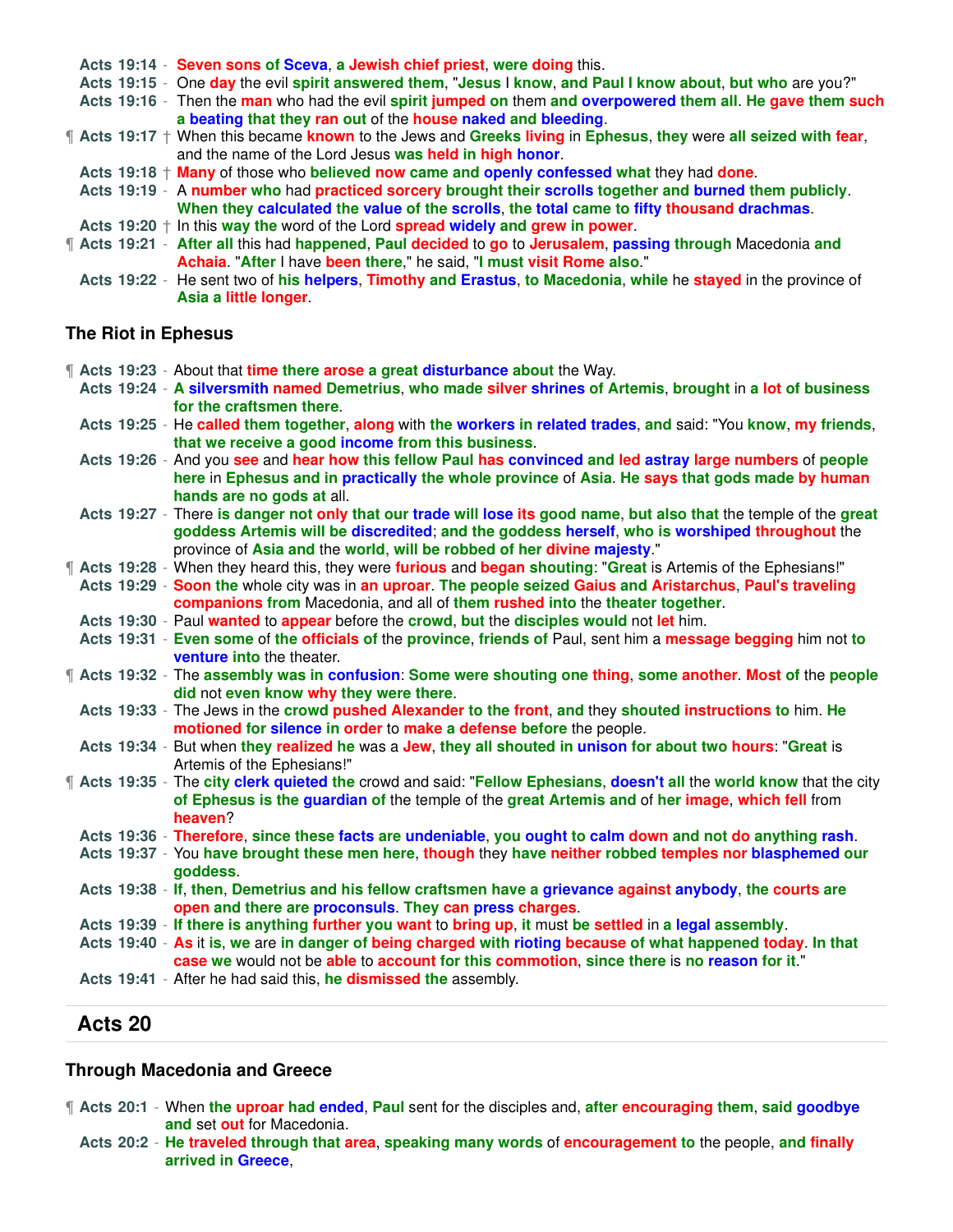- **Acts 20:3** where he **stayed three months**. **Because some Jews had plotted against him just** as he was about to **sail for Syria**, **he** decided to **go back through** Macedonia.
- **Acts 20:4** He **was accompanied by Sopater son of Pyrrhus from Berea**, **Aristarchus and Secundus from Thessalonica**, **Gaius from Derbe**, **Timothy also**, **and Tychicus and Trophimus from** the province of Asia.
- **Acts 20:5** These **men went** on **ahead and waited for** us at Troas.
- **Acts 20:6 But we sailed from Philippi after** the **Festival** of **Unleavened** Bread, **and five days later joined the others at Troas**, **where** we **stayed seven days**.

#### **Eutychus Raised From the Dead at Troas**

- ¶ **Acts 20:7** On the first day of **the week we came together to break bread**. **Paul spoke** to the people and, because **he intended** to leave the next **day**, **kept on talking until midnight**.
	- **Acts 20:8** There **were many lamps in the upstairs room** where we were **meeting**.
	- **Acts 20:9 Seated in a window was** a young man **named Eutychus**, **who was sinking into a deep sleep as Paul talked on and on**. **When** he **was sound asleep**, he **fell** to the **ground from** the **third story and was picked up dead**.
	- **Acts 20:10** Paul went **down**, **threw himself on** the young man and **put his arms around him**. "**Don't be alarmed**," **he said**. "**He's alive**!"
	- **Acts 20:11** Then he went **upstairs again and broke** bread and **ate**. **After talking until daylight**, **he left**.
	- **Acts 20:12** The **people took** the young **man home alive and** were **greatly comforted**.

#### **Paul's Farewell to the Ephesian Elders**

|  |  | ¶ Acts 20:13 - We went on ahead to the ship and sailed for Assos, where we were going to take Paul aboard. He<br>had made this arrangement because he was going there on foot. |
|--|--|--------------------------------------------------------------------------------------------------------------------------------------------------------------------------------|
|  |  | Acts 20:14 - When he met us at Assos, we took him aboard and went on to Mitylene.                                                                                              |
|  |  | Acts 20:15 - The next day we set sail from there and arrived off Chios. The day after that we crossed over to                                                                  |
|  |  | Samos, and on the following day arrived at Miletus.                                                                                                                            |
|  |  | Acts 20:16 - Paul had decided to sail past Ephesus to avoid spending time in the province of Asia, for he was in a                                                             |
|  |  | hurry to reach Jerusalem, if possible, by the day of Pentecost.                                                                                                                |
|  |  | 1 Acts 20:17 - From Miletus, Paul sent to Ephesus for the elders of the church.                                                                                                |
|  |  | Acts 20:18 $+$ When they arrived, he said to them: "You know how I lived the whole time I was with you, from the first                                                         |
|  |  | day I came into the province of Asia.                                                                                                                                          |
|  |  | Acts 20:19 + I served the Lord with great humility and with tears and in the midst of severe testing by the plots of                                                           |
|  |  | my Jewish opponents.                                                                                                                                                           |
|  |  | Acts 20:20 $+$ You know that I have not hesitated to <b>preach anything that would be helpful to you but have taught</b>                                                       |
|  |  | you publicly and from house to house.                                                                                                                                          |
|  |  | Acts 20:21 $+$ I have declared to both Jews and Greeks that they must turn to God in repentance and have faith in                                                              |
|  |  | our Lord Jesus.                                                                                                                                                                |
|  |  | ¶ Acts 20:22 † "And now, compelled by the Spirit, I am going to Jerusalem, not knowing what will happen to me                                                                  |
|  |  | there.                                                                                                                                                                         |
|  |  | Acts 20:23 + I only know that in every city the Holy Spirit warns me that prison and hardships are facing me.                                                                  |
|  |  | Acts 20:24 $+$ However, I consider my life worth nothing to me; my only aim is to finish the race and complete                                                                 |
|  |  | the task the Lord Jesus has given me--the task of testifying to the good news of God's grace.                                                                                  |
|  |  | T Acts 20:25 - "Now I know that none of you among whom I have gone about preaching the kingdom will ever see                                                                   |
|  |  | me again.                                                                                                                                                                      |
|  |  | Acts 20:26 $+$ Therefore, I declare to you today that I am innocent of the blood of any of you.                                                                                |
|  |  | Acts $20:27 + For I$ have not hesitated to <b>proclaim</b> to you the whole will of God.                                                                                       |
|  |  | Acts 20:28 + Keep watch over yourselves and all the flock of which the Holy Spirit has made you overseers. Be                                                                  |
|  |  | shepherds of the church of God, which he bought with his own blood.                                                                                                            |
|  |  | Acts $20:29 + I$ know that after I leave, savage wolves will come in among you and will not spare the flock.                                                                   |
|  |  | Acts $20:30 \dagger$ Even from your own number men will arise and distort the truth in order to draw away disciples                                                            |
|  |  | after them.                                                                                                                                                                    |
|  |  | Acts 20:31 $+$ So be on your guard! Remember that for three years I never stopped warning each of you night                                                                    |
|  |  | and day with tears.                                                                                                                                                            |
|  |  | ¶ Acts 20:32 † "Now I commit you to God and to the word of his grace, which can build you up and give you an                                                                   |
|  |  | inheritance among all those who are sanctified.                                                                                                                                |
|  |  | Acts 20:33 - I have not coveted anyone's silver or gold or clothing.                                                                                                           |
|  |  | Acts 20:34 - You yourselves know that these hands of mine have supplied my own needs and the needs of my                                                                       |
|  |  | companions.                                                                                                                                                                    |